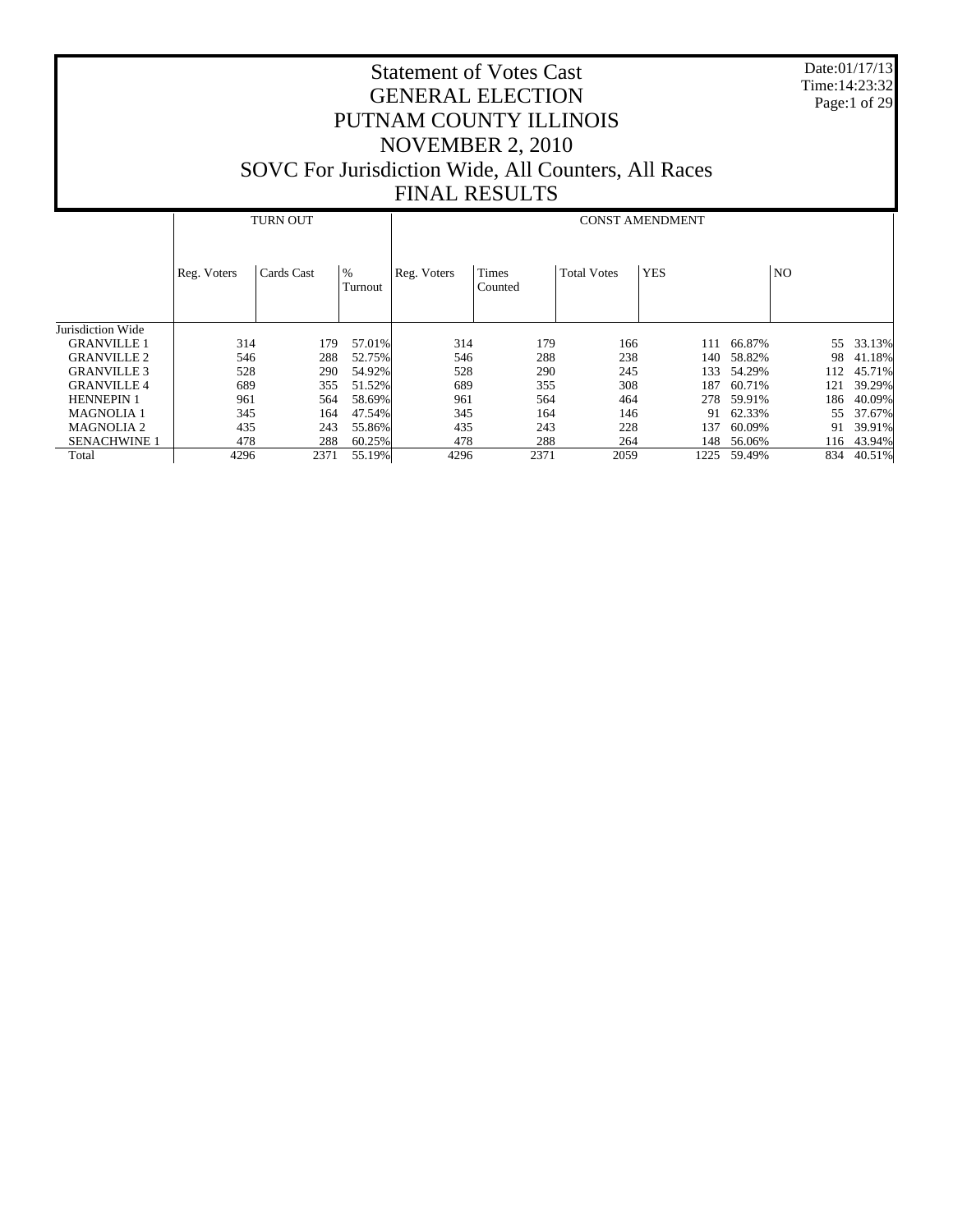Date:01/17/13 Time:14:23:32 Page:2 of 29

# Statement of Votes Cast GENERAL ELECTION PUTNAM COUNTY ILLINOIS NOVEMBER 2, 2010 SOVC For Jurisdiction Wide, All Counters, All Races FINAL RESULTS

#### U S SENATOR 6 YR

|                     | Reg. Voters | <b>Times</b><br>Counted | <b>Total Votes</b> | MARK STEVEN KIRK   ALEXI<br>(R) |        | GIANNOULIAS (D) |        | <b>LeALAN M. JONES</b><br>(G) |       |
|---------------------|-------------|-------------------------|--------------------|---------------------------------|--------|-----------------|--------|-------------------------------|-------|
| Jurisdiction Wide   |             |                         |                    |                                 |        |                 |        |                               |       |
| <b>GRANVILLE 1</b>  | 314         | 179                     | 171                | 104                             | 60.82% | 52              | 30.41% |                               | 4.09% |
| <b>GRANVILLE 2</b>  | 546         | 288                     | 267                | 135                             | 50.56% | 106             | 39.70% | 17                            | 6.37% |
| <b>GRANVILLE 3</b>  | 528         | 290                     | 278                | 138                             | 49.64% | 117             | 42.09% | 13                            | 4.68% |
| <b>GRANVILLE4</b>   | 689         | 355                     | 341                | 154                             | 45.16% | 157             | 46.04% | 16                            | 4.69% |
| <b>HENNEPIN 1</b>   | 961         | 564                     | 536                | 301                             | 56.16% | 200             | 37.31% | 19                            | 3.54% |
| <b>MAGNOLIA1</b>    | 345         | 164                     | 158                | 91                              | 57.59% | 48              | 30.38% | 9                             | 5.70% |
| MAGNOLIA 2          | 435         | 243                     | 238                | 145                             | 60.92% | 78              | 32.77% | 9                             | 3.78% |
| <b>SENACHWINE 1</b> | 478         | 288                     | 282                | 173                             | 61.35% | 88              | 31.21% | 10                            | 3.55% |
| Total               | 4296        | 2371                    | 2271               | 1241                            | 54.65% | 846             | 37.25% | 100                           | 4.40% |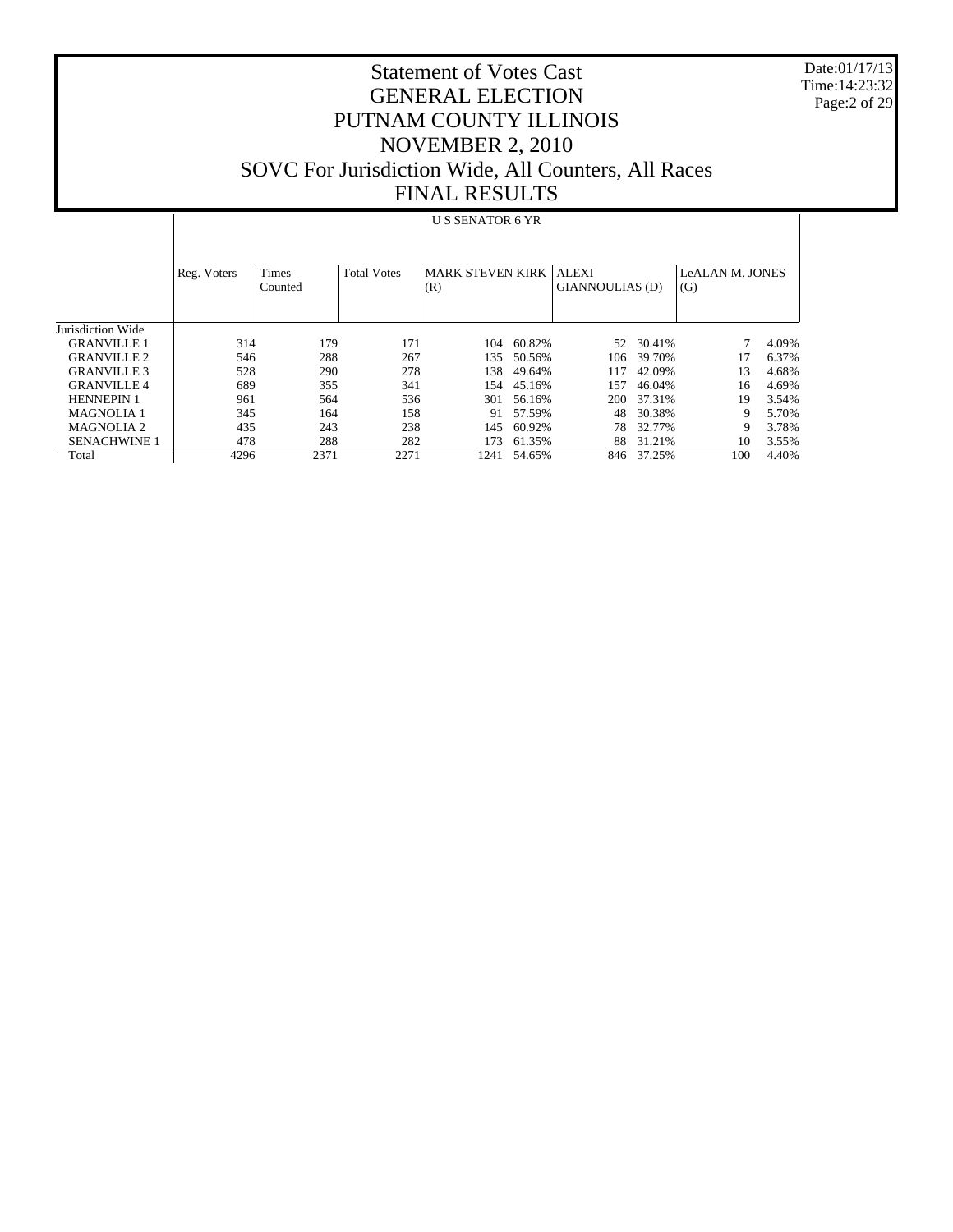Date:01/17/13 Time:14:23:32 Page:3 of 29

|                     |                            | <b>US SENATOR 6 YR</b> |                               |          |                    |          |                                 |          |           |          |                   |          |
|---------------------|----------------------------|------------------------|-------------------------------|----------|--------------------|----------|---------------------------------|----------|-----------|----------|-------------------|----------|
|                     | <b>MIKE LABNO</b><br>(LIB) |                        | <b>ROBERT</b><br><b>ZADEK</b> |          | <b>AVNER NAGAR</b> |          | <b>SUSANNE</b><br><b>ATANUS</b> |          | WILL BOYD |          | <b>STAN JAGLA</b> |          |
| Jurisdiction Wide   |                            |                        |                               |          |                    |          |                                 |          |           |          |                   |          |
| <b>GRANVILLE 1</b>  |                            | 4.09%                  | $\Omega$                      | $0.00\%$ | $\Omega$           | $0.00\%$ | 0                               | $0.00\%$ | $\Omega$  | 0.00%    | $\Omega$          | $0.00\%$ |
| <b>GRANVILLE 2</b>  | 9                          | 3.37%                  | $\Omega$                      | 0.00%    | $\Omega$           | $0.00\%$ | 0                               | $0.00\%$ | $\Omega$  | $0.00\%$ | $\Omega$          | $0.00\%$ |
| <b>GRANVILLE 3</b>  | 10                         | 3.60%                  | $\Omega$                      | $0.00\%$ | $\Omega$           | $0.00\%$ | $\Omega$                        | $0.00\%$ | $\Omega$  | $0.00\%$ | 0                 | $0.00\%$ |
| <b>GRANVILLE4</b>   | 14                         | 4.11%                  | 0                             | $0.00\%$ | $\Omega$           | $0.00\%$ | $\Omega$                        | $0.00\%$ | $\Omega$  | $0.00\%$ | $^{0}$            | $0.00\%$ |
| <b>HENNEPIN 1</b>   | 16                         | 2.99%                  | $\theta$                      | $0.00\%$ | $\Omega$           | $0.00\%$ | $\Omega$                        | $0.00\%$ | $\Omega$  | $0.00\%$ | $\Omega$          | $0.00\%$ |
| MAGNOLIA 1          | 10                         | 6.33%                  | $\Omega$                      | $0.00\%$ | $\Omega$           | $0.00\%$ | $\Omega$                        | $0.00\%$ | $\Omega$  | $0.00\%$ | $^{0}$            | $0.00\%$ |
| <b>MAGNOLIA 2</b>   | 4                          | .68%                   | $\Omega$                      | $0.00\%$ | $\Omega$           | $0.00\%$ | $\Omega$                        | $0.00\%$ | $\Omega$  | $0.00\%$ | $\Omega$          | $0.00\%$ |
| <b>SENACHWINE 1</b> |                            | 3.90%                  | $\Omega$                      | 0.00%    | $\theta$           | $0.00\%$ | $\Omega$                        | $0.00\%$ | $\Omega$  | $0.00\%$ | $\Omega$          | $0.00\%$ |
| Total               | 81                         | 3.57%                  | $\Omega$                      | 0.00%    | $\mathbf{0}$       | $0.00\%$ | 0                               | $0.00\%$ | $\Omega$  | $0.00\%$ | $\Omega$          | $0.00\%$ |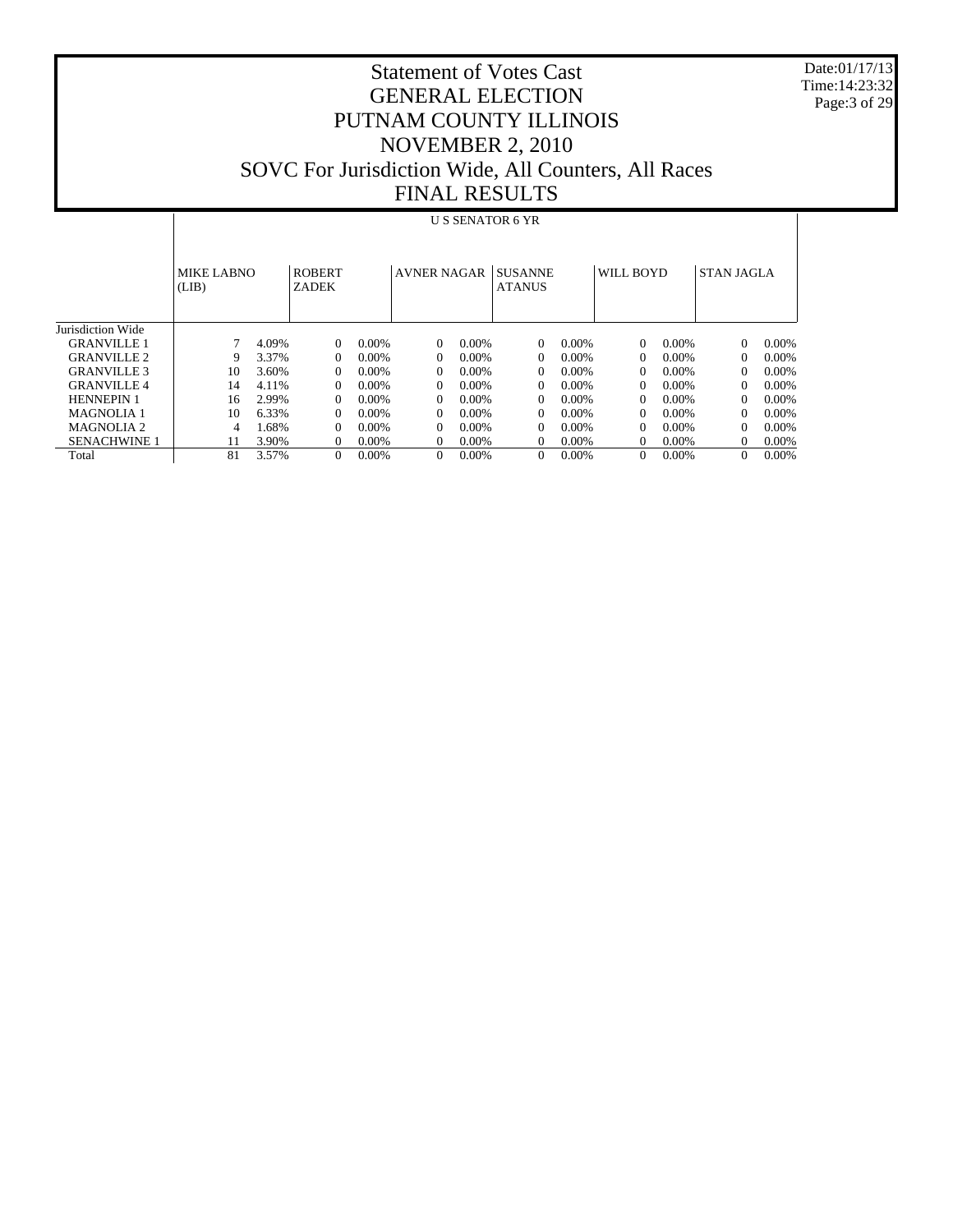Date:01/17/13 Time:14:23:32 Page:4 of 29

|                       |                               | <b>US SENATOR 6 YR</b> |                           |          |                                    |          |                |          |  |  |  |
|-----------------------|-------------------------------|------------------------|---------------------------|----------|------------------------------------|----------|----------------|----------|--|--|--|
|                       | <b>COREY</b><br><b>DABNEY</b> |                        | LOWELL M.<br><b>SEIDA</b> |          | <b>SHON TIYON</b><br><b>HORTON</b> |          | Write-In Votes |          |  |  |  |
| Jurisdiction Wide     |                               |                        |                           |          |                                    |          |                |          |  |  |  |
| GRANVILLE 1           | $\Omega$                      | $0.00\%$               | $\Omega$                  | $0.00\%$ | $\Omega$                           | $0.00\%$ |                | 0.58%    |  |  |  |
| <b>GRANVILLE 2</b>    | 0                             | $0.00\%$               | $\Omega$                  | 0.00%    | $\Omega$                           | $0.00\%$ | $\Omega$       | $0.00\%$ |  |  |  |
| <b>GRANVILLE 3</b>    | 0                             | $0.00\%$               | $\Omega$                  | $0.00\%$ | $\Omega$                           | 0.00%    | $\Omega$       | $0.00\%$ |  |  |  |
| <b>GRANVILLE 4</b>    | 0                             | $0.00\%$               | $\Omega$                  | $0.00\%$ | $\Omega$                           | 0.00%    | $\Omega$       | $0.00\%$ |  |  |  |
| <b>HENNEPIN 1</b>     | $\Omega$                      | $0.00\%$               | $\Omega$                  | 0.00%    | $\Omega$                           | $0.00\%$ | $\Omega$       | $0.00\%$ |  |  |  |
| <b>MAGNOLIA 1</b>     | $\Omega$                      | $0.00\%$               | $\Omega$                  | $0.00\%$ | $\Omega$                           | $0.00\%$ | $\Omega$       | $0.00\%$ |  |  |  |
| MAGNOLIA <sub>2</sub> | $\Omega$                      | $0.00\%$               | $\Omega$                  | 0.00%    | $\Omega$                           | $0.00\%$ | $\overline{c}$ | 0.84%    |  |  |  |
| <b>SENACHWINE 1</b>   | 0                             | $0.00\%$               | $\Omega$                  | 0.00%    | $\Omega$                           | $0.00\%$ | $\Omega$       | $0.00\%$ |  |  |  |
| Total                 | $\Omega$                      | 0.00%                  | $\Omega$                  | 0.00%    | $\Omega$                           | $0.00\%$ | 3              | 0.13%    |  |  |  |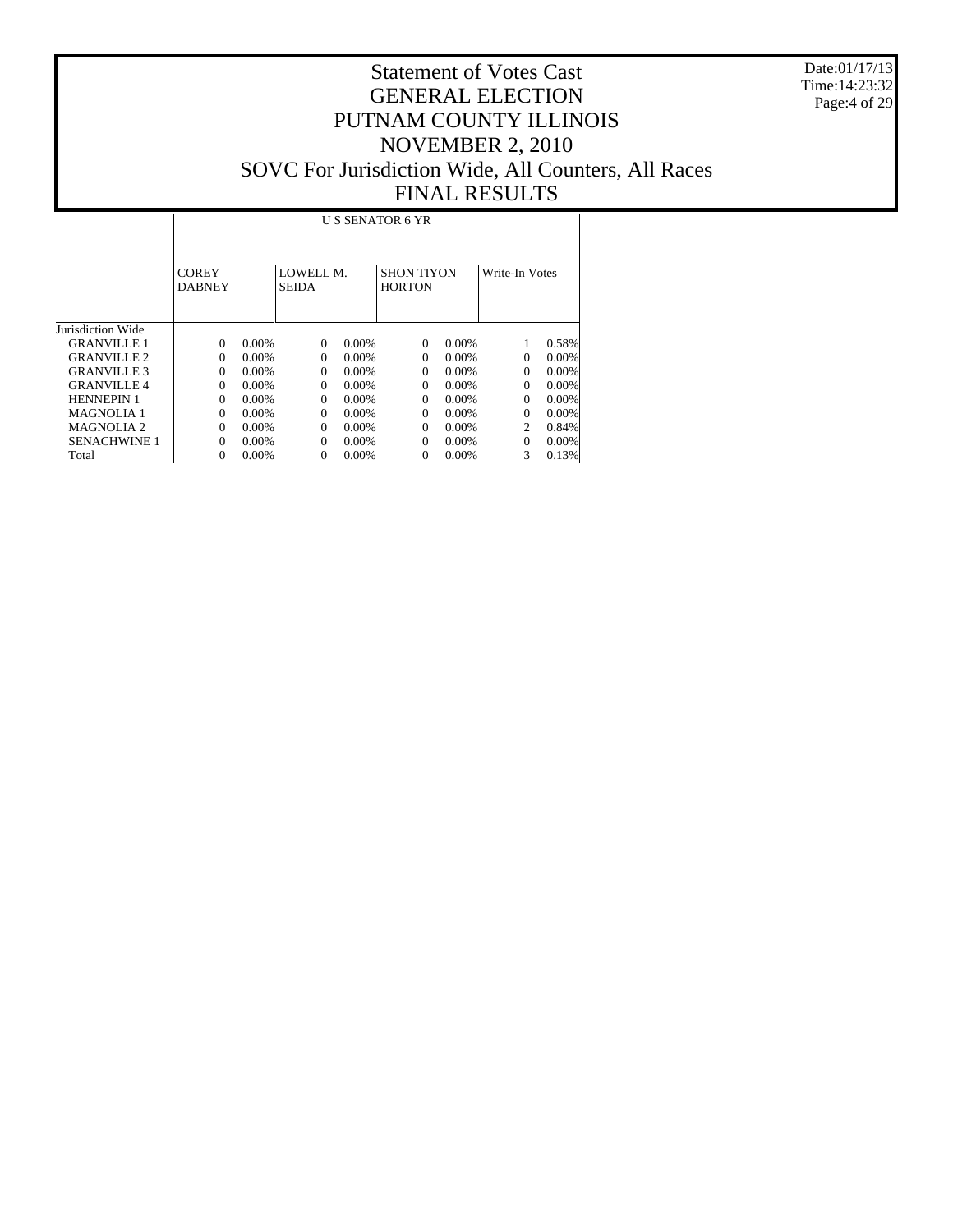Date:01/17/13 Time:14:23:32 Page:5 of 29

|                     |             | US SENATOR UNEXP (For an unexpired term) |                    |                                        |        |                 |        |                               |       |  |  |
|---------------------|-------------|------------------------------------------|--------------------|----------------------------------------|--------|-----------------|--------|-------------------------------|-------|--|--|
|                     | Reg. Voters | <b>Times</b><br>Counted                  | <b>Total Votes</b> | <b>MARK STEVEN KIRK   ALEXI</b><br>(R) |        | GIANNOULIAS (D) |        | <b>LeALAN M. JONES</b><br>(G) |       |  |  |
| Jurisdiction Wide   |             |                                          |                    |                                        |        |                 |        |                               |       |  |  |
| <b>GRANVILLE 1</b>  | 314         | 179                                      | 159                | 98                                     | 61.64% | 46              | 28.93% | 6                             | 3.77% |  |  |
| <b>GRANVILLE 2</b>  | 546         | 288                                      | 259                | 122                                    | 47.10% | 103             | 39.77% | 23                            | 8.88% |  |  |
| <b>GRANVILLE 3</b>  | 528         | 290                                      | 266                | 133                                    | 50.00% | 109             | 40.98% | 14                            | 5.26% |  |  |
| <b>GRANVILLE4</b>   | 689         | 355                                      | 320                | 144                                    | 45.00% | 149             | 46.56% | 14                            | 4.38% |  |  |
| <b>HENNEPIN 1</b>   | 961         | 564                                      | 500                | 269                                    | 53.80% | 194             | 38.80% | 22                            | 4.40% |  |  |
| <b>MAGNOLIA 1</b>   | 345         | 164                                      | 151                | 86                                     | 56.95% | 46              | 30.46% | 11                            | 7.28% |  |  |
| <b>MAGNOLIA 2</b>   | 435         | 243                                      | 234                | 142                                    | 60.68% | 75              | 32.05% | 9                             | 3.85% |  |  |
| <b>SENACHWINE 1</b> | 478         | 288                                      | 270                | 166                                    | 61.48% | 85              | 31.48% | 10                            | 3.70% |  |  |
| Total               | 4296        | 2371                                     | 2159               | 1160                                   | 53.73% | 807             | 37.38% | 109                           | 5.05% |  |  |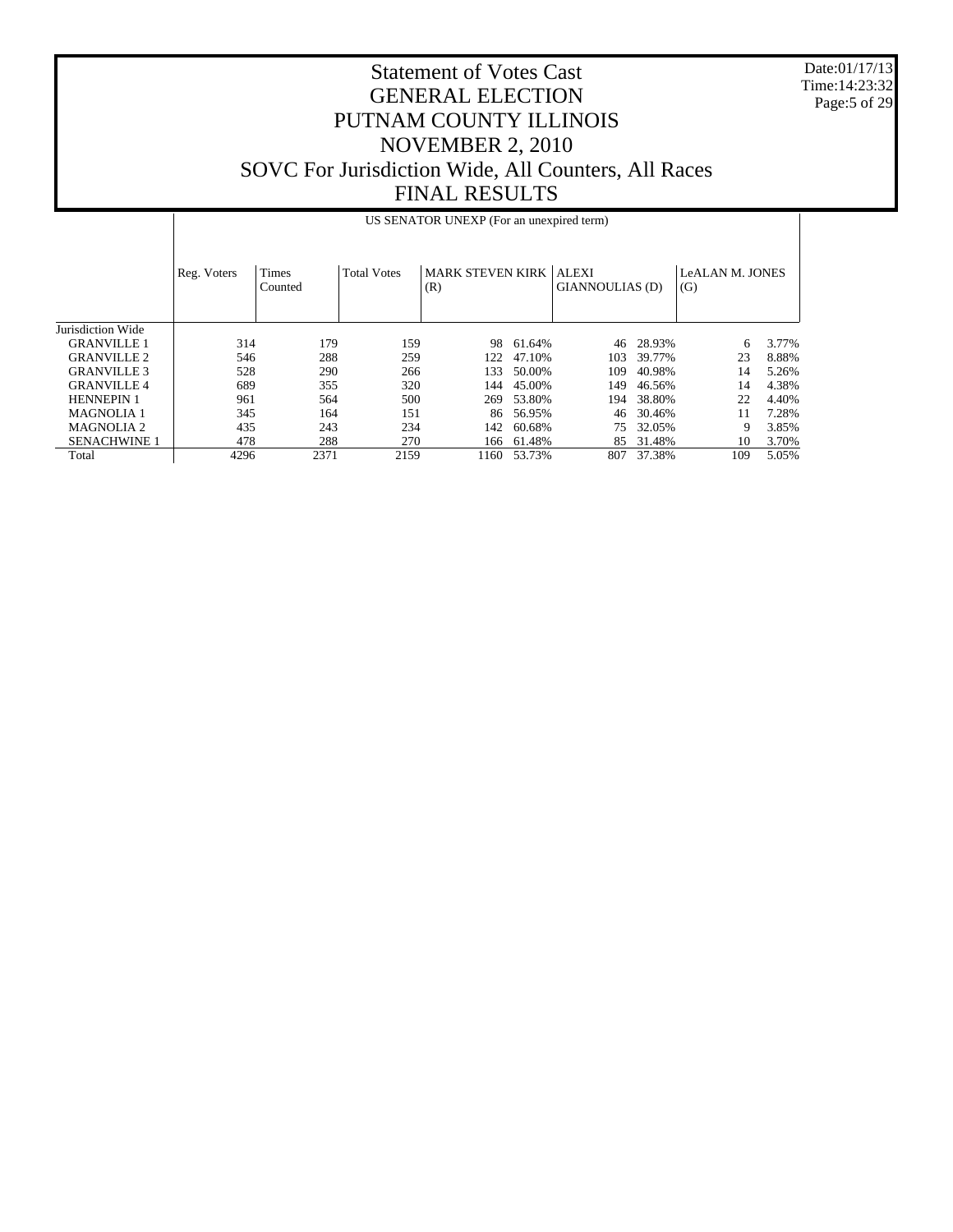Date:01/17/13 Time:14:23:32 Page:6 of 29

|                     |                     | US SENATOR UNEXP (For an unexpired term) |                    |          |                                 |          |              |          |                    |          |                   |          |
|---------------------|---------------------|------------------------------------------|--------------------|----------|---------------------------------|----------|--------------|----------|--------------------|----------|-------------------|----------|
|                     | MIKE LABNO<br>(LIB) |                                          | ROBERT L.<br>ZADEK |          | <b>SUSANNE</b><br><b>ATANUS</b> |          | WILL BOYD    |          | <b>INA PINKNEY</b> |          | <b>STAN JAGLA</b> |          |
| Jurisdiction Wide   |                     |                                          |                    |          |                                 |          |              |          |                    |          |                   |          |
| <b>GRANVILLE 1</b>  | 8                   | 5.03%                                    | $\theta$           | $0.00\%$ | $\overline{0}$                  | $0.00\%$ | $\theta$     | $0.00\%$ | $\overline{0}$     | $0.00\%$ | $\theta$          | 0.00%    |
| <b>GRANVILLE 2</b>  | 11                  | 4.25%                                    | $\overline{0}$     | $0.00\%$ | $\overline{0}$                  | $0.00\%$ | $\mathbf{0}$ | $0.00\%$ | $\Omega$           | $0.00\%$ | 0                 | $0.00\%$ |
| <b>GRANVILLE 3</b>  | 10                  | 3.76%                                    | $\theta$           | $0.00\%$ | $\overline{0}$                  | $0.00\%$ | $\Omega$     | $0.00\%$ | $\Omega$           | $0.00\%$ | 0                 | $0.00\%$ |
| <b>GRANVILLE4</b>   | 13                  | 4.06%                                    | $\Omega$           | $0.00\%$ | $\overline{0}$                  | $0.00\%$ | $\Omega$     | $0.00\%$ | $\Omega$           | $0.00\%$ | $\Omega$          | $0.00\%$ |
| <b>HENNEPIN 1</b>   | 15                  | 3.00%                                    | $\Omega$           | $0.00\%$ | $\overline{0}$                  | $0.00\%$ | $\Omega$     | $0.00\%$ | $\Omega$           | $0.00\%$ | $\Omega$          | $0.00\%$ |
| <b>MAGNOLIA 1</b>   | 8                   | 5.30%                                    | $\Omega$           | $0.00\%$ | $\overline{0}$                  | $0.00\%$ | $\Omega$     | $0.00\%$ | $\Omega$           | $0.00\%$ | $\Omega$          | $0.00\%$ |
| MAGNOLIA 2          | 4                   | 1.71%                                    | $\Omega$           | $0.00\%$ | $\Omega$                        | $0.00\%$ | $\theta$     | $0.00\%$ | $\theta$           | $0.00\%$ | 0                 | $0.00\%$ |
| <b>SENACHWINE 1</b> | 9                   | 3.33%                                    | $\Omega$           | $0.00\%$ | $\Omega$                        | 0.00%    | $\Omega$     | $0.00\%$ | $\Omega$           | $0.00\%$ | $\Omega$          | $0.00\%$ |
| Total               | 78                  | 3.61%                                    | $\theta$           | $0.00\%$ | $\overline{0}$                  | $0.00\%$ | $\Omega$     | 0.00%    | $\Omega$           | $0.00\%$ | $\Omega$          | 0.00%    |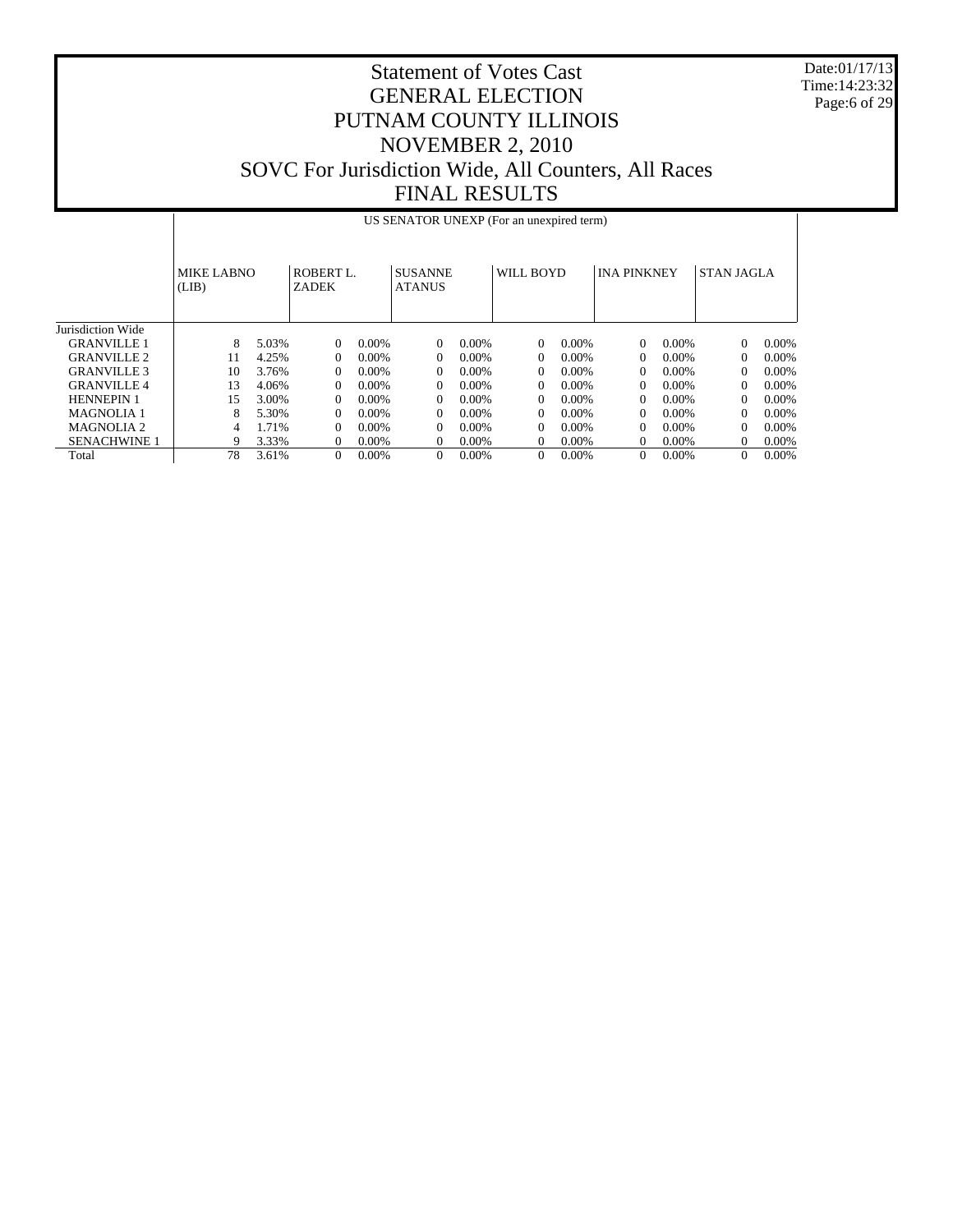Date:01/17/13 Time:14:23:32 Page:7 of 29

|                       |                               | US SENATOR UNEXP (For an unexpired term) |                    |       |                |       |  |  |  |  |  |  |
|-----------------------|-------------------------------|------------------------------------------|--------------------|-------|----------------|-------|--|--|--|--|--|--|
|                       | <b>COREY</b><br><b>DABNEY</b> |                                          | LOWELL M.<br>SEIDA |       | Write-In Votes |       |  |  |  |  |  |  |
| Jurisdiction Wide     |                               |                                          |                    |       |                |       |  |  |  |  |  |  |
| <b>GRANVILLE 1</b>    | $\Omega$                      | 0.00%                                    | $\Omega$           | 0.00% |                | 0.63% |  |  |  |  |  |  |
| <b>GRANVILLE 2</b>    | $\Omega$                      | $0.00\%$                                 | $\Omega$           | 0.00% | 0              | 0.00% |  |  |  |  |  |  |
| <b>GRANVILLE 3</b>    | $\Omega$                      | 0.00%                                    | $\Omega$           | 0.00% | 0              | 0.00% |  |  |  |  |  |  |
| <b>GRANVILLE4</b>     | $\Omega$                      | 0.00%                                    | $\Omega$           | 0.00% | $\Omega$       | 0.00% |  |  |  |  |  |  |
| <b>HENNEPIN 1</b>     | $\Omega$                      | 0.00%                                    | $\Omega$           | 0.00% | $\Omega$       | 0.00% |  |  |  |  |  |  |
| <b>MAGNOLIA 1</b>     | $\Omega$                      | 0.00%                                    | $\Omega$           | 0.00% | $\Omega$       | 0.00% |  |  |  |  |  |  |
| MAGNOLIA <sub>2</sub> | $\Omega$                      | 0.00%                                    | $\Omega$           | 0.00% | 4              | 1.71% |  |  |  |  |  |  |
| <b>SENACHWINE 1</b>   | $^{(1)}$                      | 0.00%                                    | $^{(1)}$           | 0.00% | 0              | 0.00% |  |  |  |  |  |  |
| Total                 | $\theta$                      | 0.00%                                    | $\theta$           | 0.00% | 5              | 0.23% |  |  |  |  |  |  |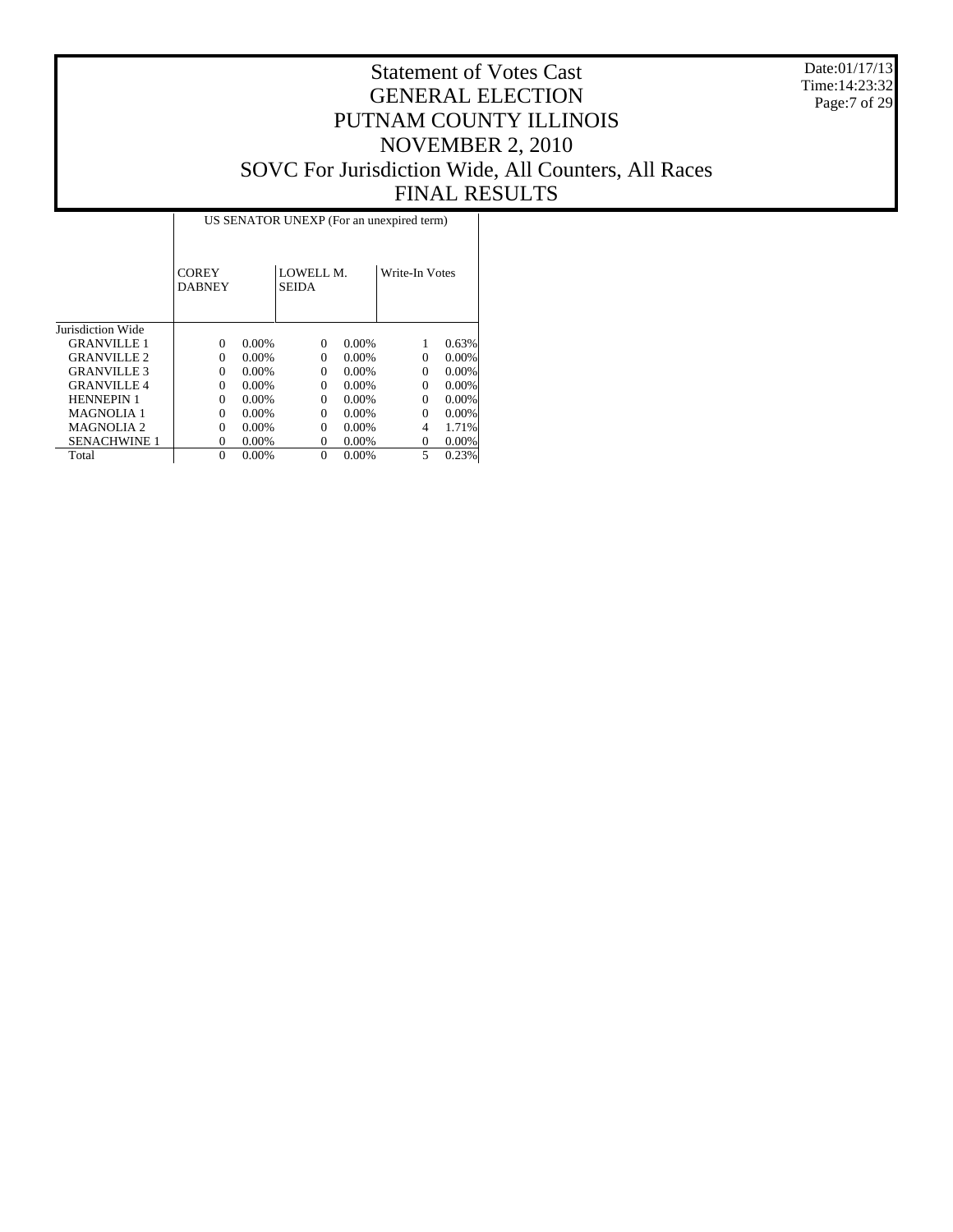Date:01/17/13 Time:14:23:32 Page:8 of 29

|                     |             |                  |                    | <b>GOVERNOR/LT GOV</b>          |        |                        |        |                             |       |
|---------------------|-------------|------------------|--------------------|---------------------------------|--------|------------------------|--------|-----------------------------|-------|
|                     | Reg. Voters | Times<br>Counted | <b>Total Votes</b> | <b>B BRADY/J</b><br>PLUMMER (R) |        | P OUINN/S SIMON<br>(D) |        | R WHITNEY/D<br>CRAWFORD (G) |       |
| Jurisdiction Wide   |             |                  |                    |                                 |        |                        |        |                             |       |
| <b>GRANVILLE 1</b>  | 314         | 179              | 177                | 110                             | 62.15% | 53                     | 29.94% | 4                           | 2.26% |
| <b>GRANVILLE 2</b>  | 546         | 288              | 276                | 121                             | 43.84% | 120                    | 43.48% | 9                           | 3.26% |
| <b>GRANVILLE 3</b>  | 528         | 290              | 281                | 135                             | 48.04% | 123                    | 43.77% | 8                           | 2.85% |
| <b>GRANVILLE 4</b>  | 689         | 355              | 348                | 141                             | 40.52% | 171                    | 49.14% | 11                          | 3.16% |
| <b>HENNEPIN 1</b>   | 961         | 564              | 550                | 279                             | 50.73% | 218                    | 39.64% | 8                           | 1.45% |
| <b>MAGNOLIA1</b>    | 345         | 164              | 162                | 94                              | 58.02% | 52                     | 32.10% | 4                           | 2.47% |
| <b>MAGNOLIA 2</b>   | 435         | 243              | 239                | 145                             | 60.67% | 80                     | 33.47% |                             | 0.84% |
| <b>SENACHWINE 1</b> | 478         | 288              | 286                | 170                             | 59.44% | 96                     | 33.57% |                             | 2.45% |
| Total               | 4296        | 2371             | 2319               | 1195                            | 51.53% | 913                    | 39.37% | 53                          | 2.29% |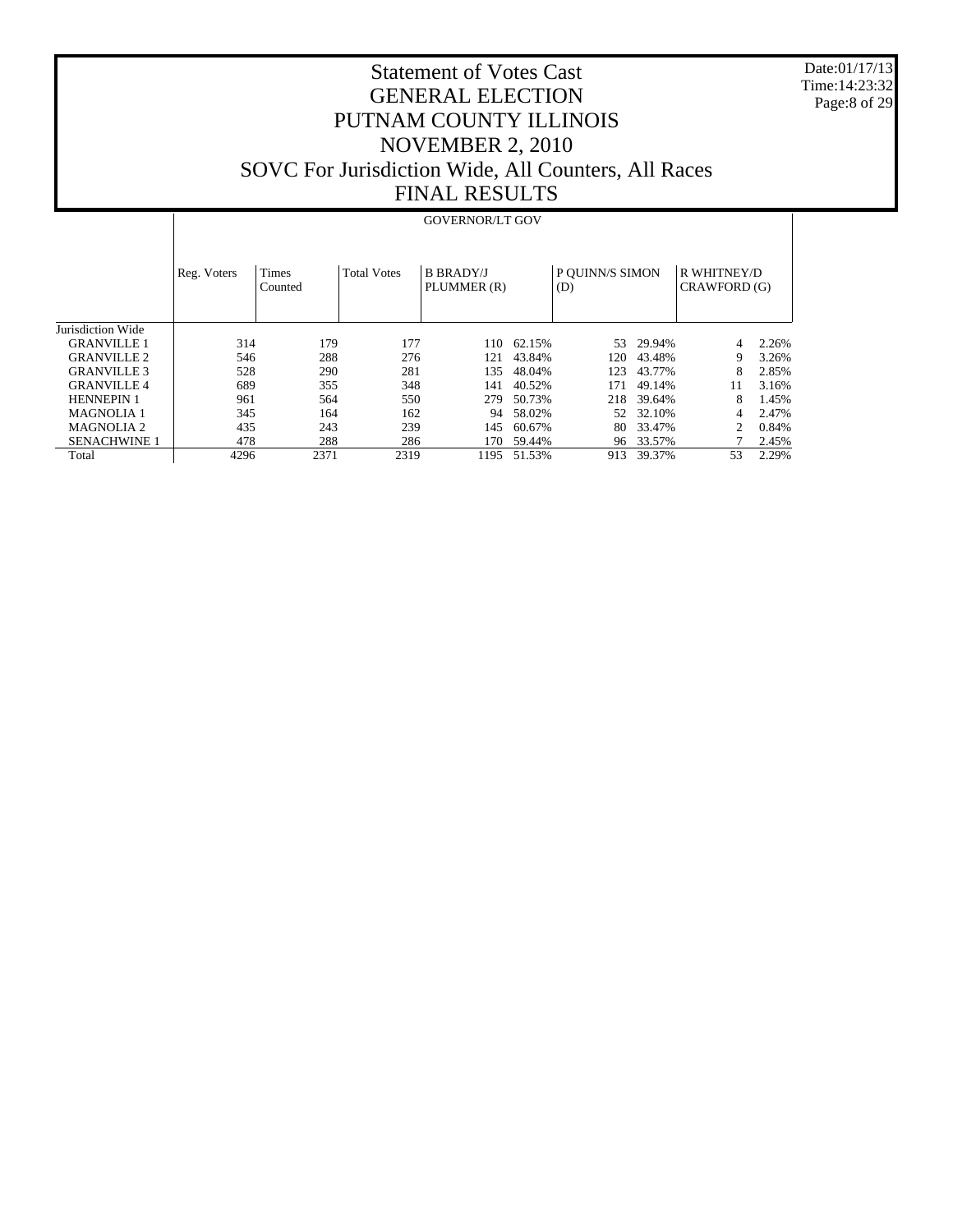Date:01/17/13 Time:14:23:32 Page:9 of 29

|                     |                             | <b>GOVERNOR/LT GOV</b> |                                   |       |                            |          |                                       |          |                  |          |                    |          |  |  |
|---------------------|-----------------------------|------------------------|-----------------------------------|-------|----------------------------|----------|---------------------------------------|----------|------------------|----------|--------------------|----------|--|--|
|                     | L GREEN/E<br>RUTLEDGE (LIB) |                        | <b>S COHEN/B</b><br>SWILLEY (IND) |       | S ESTILL/L<br><b>JONES</b> |          | <b>CHARLES J.</b><br><b>SYMONDS I</b> |          | MICHAEL<br>WHITE |          | <b>GREGG MOORE</b> |          |  |  |
| Jurisdiction Wide   |                             |                        |                                   |       |                            |          |                                       |          |                  |          |                    |          |  |  |
| <b>GRANVILLE 1</b>  | $\mathcal{D}_{\mathcal{L}}$ | 1.13%                  | 8                                 | 4.52% | $\Omega$                   | $0.00\%$ | $\Omega$                              | $0.00\%$ | $\Omega$         | $0.00\%$ | $\Omega$           | 0.00%    |  |  |
| <b>GRANVILLE 2</b>  | 2                           | 0.72%                  | 24                                | 8.70% | $\Omega$                   | $0.00\%$ | $\Omega$                              | $0.00\%$ | $\Omega$         | $0.00\%$ | $\Omega$           | $0.00\%$ |  |  |
| <b>GRANVILLE 3</b>  | 3                           | 1.07%                  | 12                                | 4.27% | $\Omega$                   | $0.00\%$ | $\Omega$                              | $0.00\%$ | $\Omega$         | $0.00\%$ | 0                  | $0.00\%$ |  |  |
| <b>GRANVILLE4</b>   | 3                           | 0.86%                  | 22                                | 6.32% | $\Omega$                   | $0.00\%$ | $\Omega$                              | $0.00\%$ | $\Omega$         | $0.00\%$ | 0                  | $0.00\%$ |  |  |
| <b>HENNEPIN 1</b>   | 6                           | 1.09%                  | 37                                | 6.73% | $\Omega$                   | $0.00\%$ | $\Omega$                              | $0.00\%$ | $\Omega$         | $0.00\%$ | 0                  | $0.00\%$ |  |  |
| <b>MAGNOLIA 1</b>   |                             | 0.62%                  | 11                                | 6.79% | $\Omega$                   | $0.00\%$ | $\Omega$                              | $0.00\%$ | $\Omega$         | $0.00\%$ | $\Omega$           | $0.00\%$ |  |  |
| MAGNOLIA 2          |                             | 0.42%                  | 11                                | 4.60% | $\Omega$                   | $0.00\%$ | $\Omega$                              | $0.00\%$ | 0                | $0.00\%$ | 0                  | $0.00\%$ |  |  |
| <b>SENACHWINE 1</b> | 5                           | 1.75%                  | 8                                 | 2.80% | $\Omega$                   | $0.00\%$ | $\Omega$                              | $0.00\%$ | 0                | $0.00\%$ | 0                  | 0.00%    |  |  |
| Total               | 23                          | 0.99%                  | 133                               | 5.74% | $\Omega$                   | $0.00\%$ | $\theta$                              | $0.00\%$ | $\Omega$         | $0.00\%$ | 0                  | 0.00%    |  |  |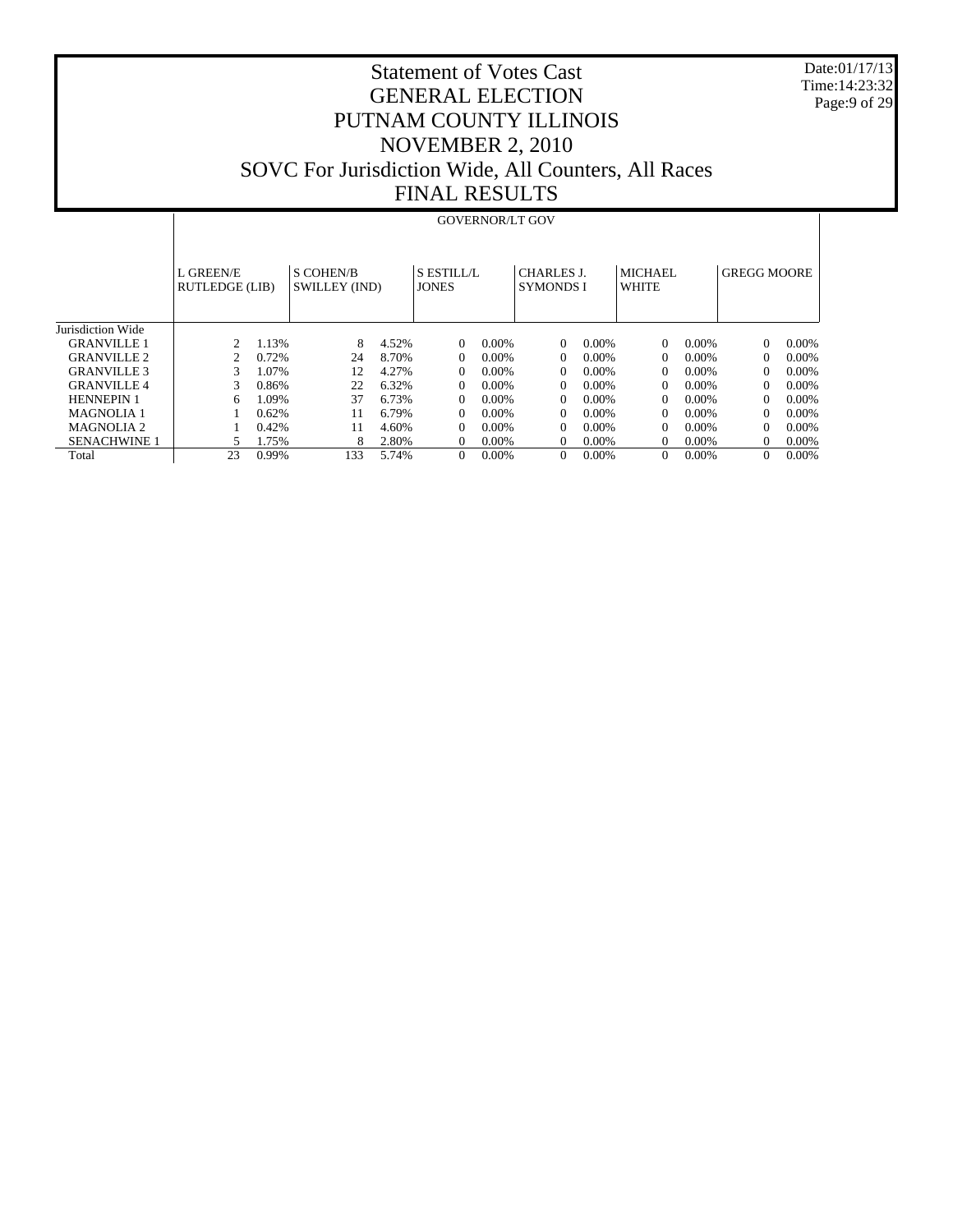Date:01/17/13 Time:14:23:32 Page:10 of 29

|                          | <b>GOVERNOR/LT</b><br>GOV |
|--------------------------|---------------------------|
|                          | Write-In Votes            |
| <b>Jurisdiction Wide</b> |                           |
| <b>GRANVILLE 1</b>       | 0.00%<br>0                |
| GRANVILLE 2              | 0.00%<br>0                |
| <b>GRANVILLE 3</b>       | 0.00%<br>0                |
| <b>GRANVILLE 4</b>       | 0.00%<br>0                |
| <b>HENNEPIN 1</b>        | 0.36%<br>$\mathfrak{D}$   |
| <b>MAGNOLIA 1</b>        | 0.00%<br>0                |
| <b>MAGNOLIA 2</b>        | 0.00%<br>0                |
| SENACHWINE 1             | 0<br>0.00%                |
| Total                    | $\mathfrak{D}$<br>0.09%   |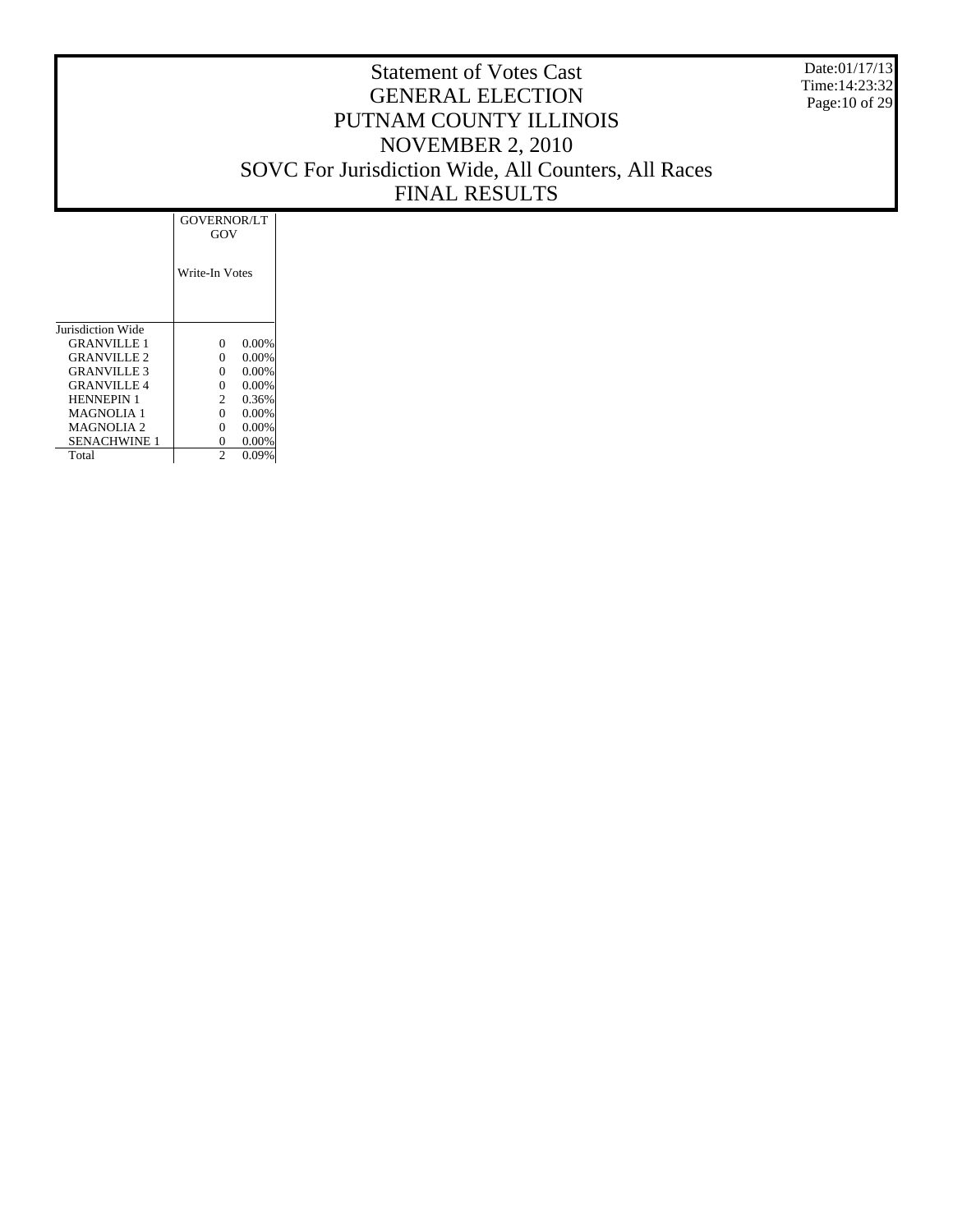Date:01/17/13 Time:14:23:32 Page:11 of 29

|                     |             |                         |                    | <b>ATTORNEY GENERAL</b> |        |                  |        |                       |       |
|---------------------|-------------|-------------------------|--------------------|-------------------------|--------|------------------|--------|-----------------------|-------|
|                     | Reg. Voters | <b>Times</b><br>Counted | <b>Total Votes</b> | STEVE KIM (R)           |        | LISA MADIGAN (D) |        | DAVID F. BLACK<br>(G) |       |
| Jurisdiction Wide   |             |                         |                    |                         |        |                  |        |                       |       |
| <b>GRANVILLE 1</b>  | 314         | 179                     | 175                | 80                      | 45.71% | 89               | 50.86% | 5                     | 2.86% |
| <b>GRANVILLE 2</b>  | 546         | 288                     | 280                | 82                      | 29.29% | 183              | 65.36% | 9                     | 3.21% |
| <b>GRANVILLE 3</b>  | 528         | 290                     | 276                | 88                      | 31.88% | 179              | 64.86% | 4                     | 1.45% |
| <b>GRANVILLE 4</b>  | 689         | 355                     | 345                | 91                      | 26.38% | 242              | 70.14% |                       | 2.03% |
| <b>HENNEPIN 1</b>   | 961         | 564                     | 552                | 193                     | 34.96% | 338              | 61.23% | 13                    | 2.36% |
| <b>MAGNOLIA 1</b>   | 345         | 164                     | 162                | 57                      | 35.19% | 98               | 60.49% |                       | 3.09% |
| <b>MAGNOLIA 2</b>   | 435         | 243                     | 239                | 99                      | 41.42% | 136              | 56.90% |                       | 0.42% |
| <b>SENACHWINE 1</b> | 478         | 288                     | 288                | 103                     | 35.76% | 176              | 61.11% | 4                     | 1.39% |
| Total               | 4296        | 2371                    | 2317               | 793.                    | 34.23% | 1441             | 62.19% | 48                    | 2.07% |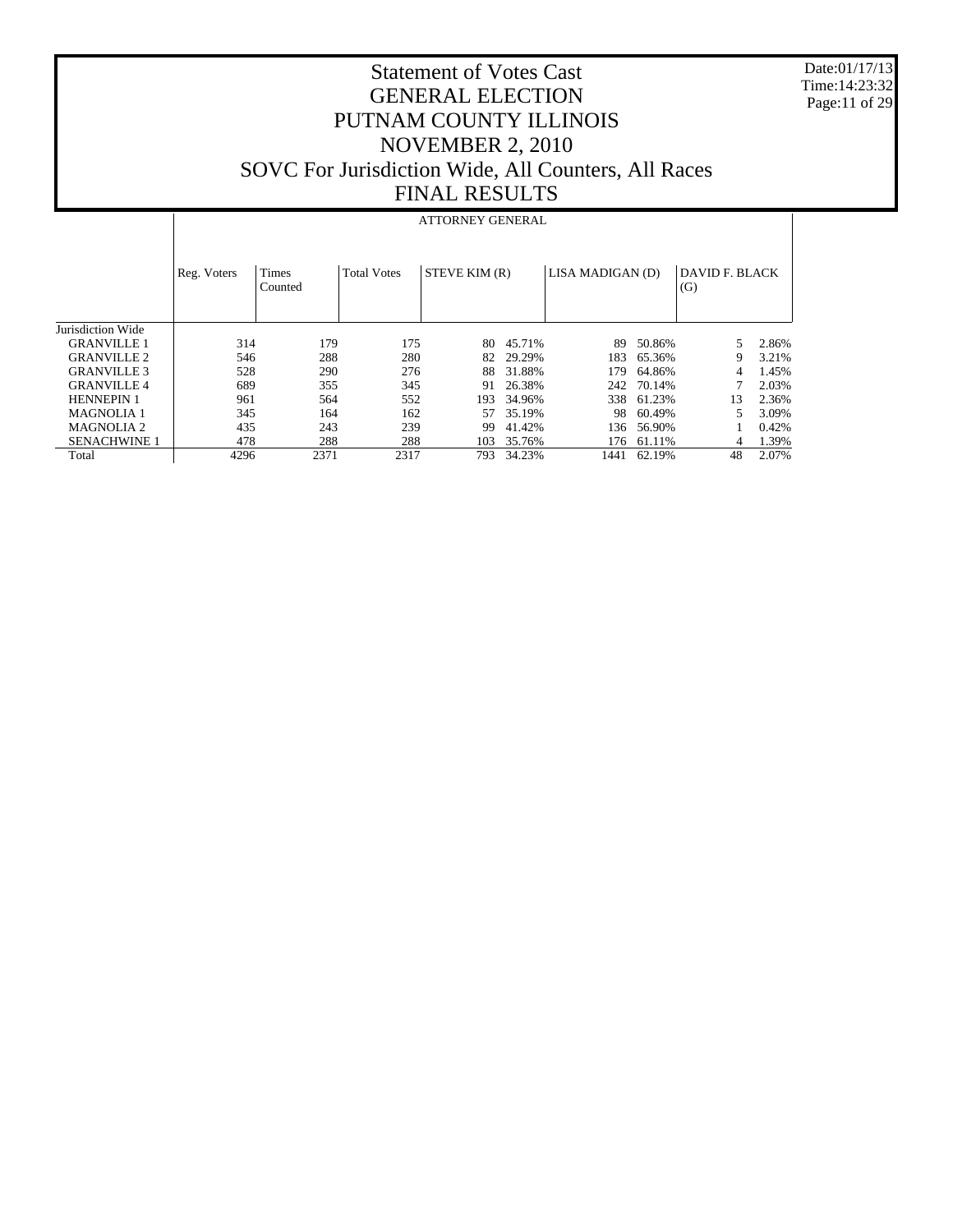Date:01/17/13 Time:14:23:32 Page:12 of 29

|                     | <b>ATTORNEY</b><br><b>GENERAL</b> |  |
|---------------------|-----------------------------------|--|
|                     | <b>BILL MALAN (LIB)</b>           |  |
| Jurisdiction Wide   |                                   |  |
| GRANVILLE 1         | 0.57%<br>1                        |  |
| <b>GRANVILLE 2</b>  | 2.14%<br>6.                       |  |
| <b>GRANVILLE 3</b>  | 5.<br>1.81%                       |  |
| <b>GRANVILLE 4</b>  | 5.<br>1.45%                       |  |
| <b>HENNEPIN 1</b>   | 8<br>1.45%                        |  |
| <b>MAGNOLIA 1</b>   | $\overline{2}$<br>1.23%           |  |
| <b>MAGNOLIA2</b>    | $\mathcal{F}$<br>1.26%            |  |
| <b>SENACHWINE 1</b> | 1.74%<br>5.                       |  |
| Total               | 35<br>1.51%                       |  |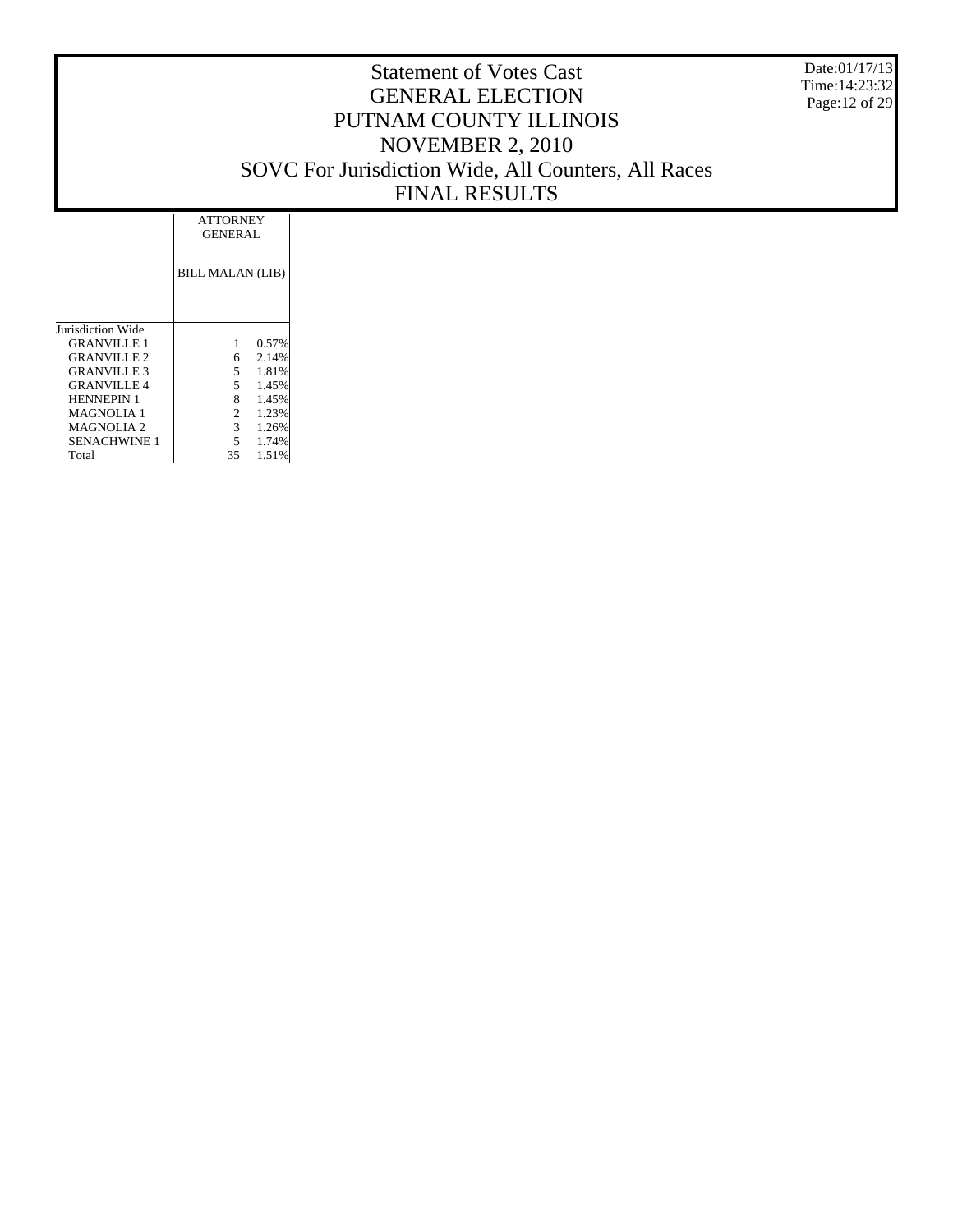Date:01/17/13 Time:14:23:32 Page:13 of 29

|                     |             | <b>SECRETARY OF STATE</b> |                    |     |            |                                        |        |                             |       |  |  |  |  |  |
|---------------------|-------------|---------------------------|--------------------|-----|------------|----------------------------------------|--------|-----------------------------|-------|--|--|--|--|--|
|                     | Reg. Voters | Times<br>Counted          | <b>Total Votes</b> | (R) |            | <b>ROBERT ENRIQUEZ JESSE WHITE (D)</b> |        | <b>JOSH HANSON</b><br>(LIB) |       |  |  |  |  |  |
| Jurisdiction Wide   |             |                           |                    |     |            |                                        |        |                             |       |  |  |  |  |  |
| <b>GRANVILLE 1</b>  | 314         | 179                       | 178                | 65  | 36.52%     | 107                                    | 60.11% | 6                           | 3.37% |  |  |  |  |  |
| <b>GRANVILLE 2</b>  | 546         | 288                       | 280                | 65  | 23.21%     | 202                                    | 72.14% | 13                          | 4.64% |  |  |  |  |  |
| <b>GRANVILLE 3</b>  | 528         | 290                       | 280                | 74  | 26.43%     | 195                                    | 69.64% | 11                          | 3.93% |  |  |  |  |  |
| <b>GRANVILLE 4</b>  | 689         | 355                       | 349                | 75  | 21.49%     | 260                                    | 74.50% | 14                          | 4.01% |  |  |  |  |  |
| <b>HENNEPIN 1</b>   | 961         | 564                       | 547                |     | 142 25.96% | 387                                    | 70.75% | 18                          | 3.29% |  |  |  |  |  |
| <b>MAGNOLIA1</b>    | 345         | 164                       | 161                | 46  | 28.57%     | 106                                    | 65.84% | 9                           | 5.59% |  |  |  |  |  |
| <b>MAGNOLIA 2</b>   | 435         | 243                       | 238                | 87  | 36.55%     | 145                                    | 60.92% | 6                           | 2.52% |  |  |  |  |  |
| <b>SENACHWINE 1</b> | 478         | 288                       | 286                | 90  | 31.47%     | 189                                    | 66.08% |                             | 2.45% |  |  |  |  |  |
| Total               | 4296        | 2371                      | 2319               | 644 | 27.77%     | 1591                                   | 68.61% | 84                          | 3.62% |  |  |  |  |  |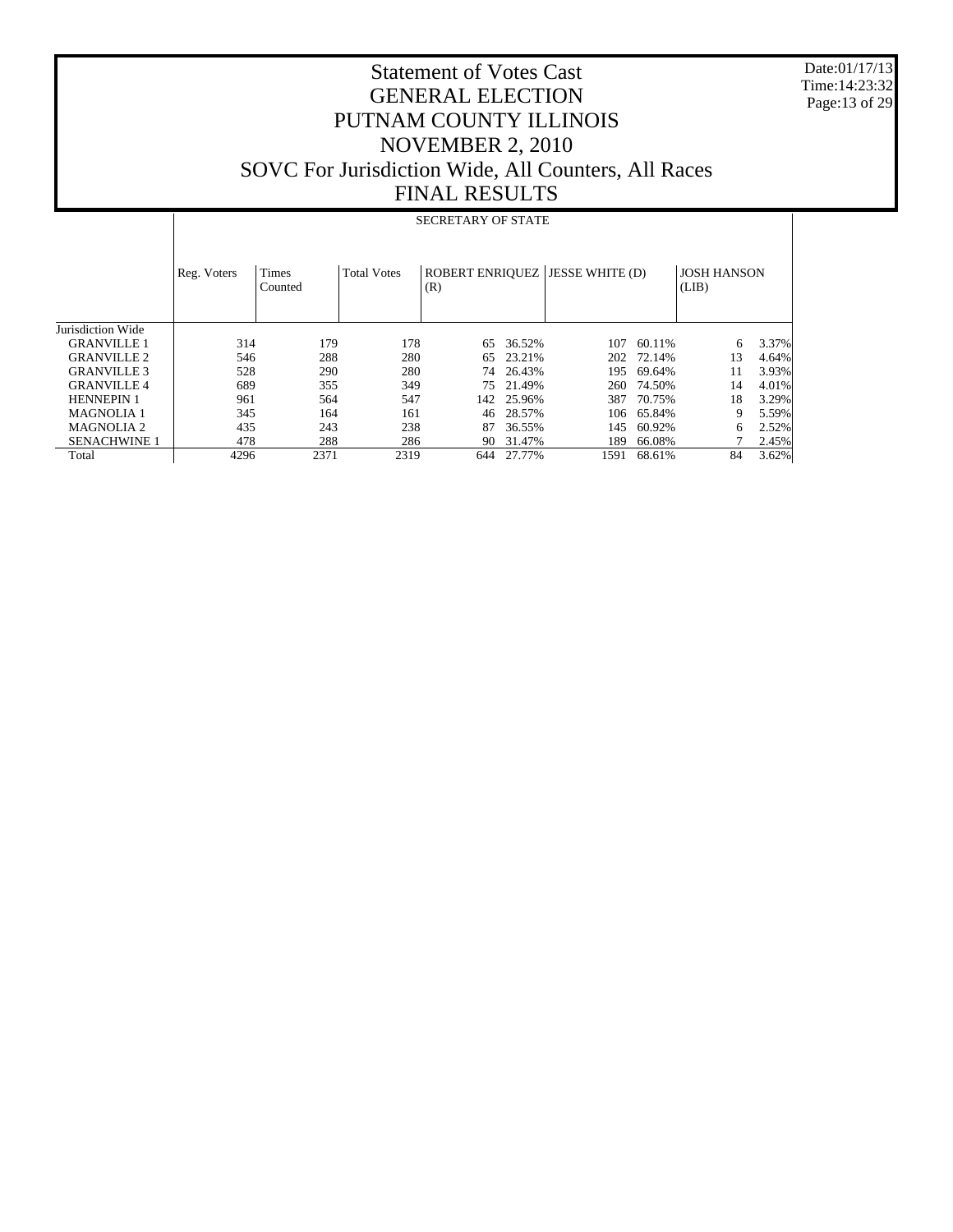Date:01/17/13 Time:14:23:32 Page:14 of 29

# Statement of Votes Cast GENERAL ELECTION PUTNAM COUNTY ILLINOIS NOVEMBER 2, 2010 SOVC For Jurisdiction Wide, All Counters, All Races FINAL RESULTS

#### **COMPTROLLER**

|                     | Reg. Voters | <b>Times</b><br>Counted | <b>Total Votes</b> | <b>JUDY BAAR</b><br>TOPINKA (R) |            | DAVID E. MILLER<br>(D) |        | R. ERIKA<br>SCHAFER (G) |       |
|---------------------|-------------|-------------------------|--------------------|---------------------------------|------------|------------------------|--------|-------------------------|-------|
| Jurisdiction Wide   |             |                         |                    |                                 |            |                        |        |                         |       |
| <b>GRANVILLE 1</b>  | 314         | 179                     | 172                | 98                              | 56.98%     | 57                     | 33.14% |                         | 4.07% |
| <b>GRANVILLE 2</b>  | 546         | 288                     | 273                | 145                             | 53.11%     | 108.                   | 39.56% | 11                      | 4.03% |
| <b>GRANVILLE 3</b>  | 528         | 290                     | 275                | 139                             | 50.55%     | 118                    | 42.91% | 6                       | 2.18% |
| <b>GRANVILLE 4</b>  | 689         | 355                     | 340                | 177                             | 52.06%     | 142.                   | 41.76% | 8                       | 2.35% |
| <b>HENNEPIN 1</b>   | 961         | 564                     | 532                |                                 | 296 55.64% | 204                    | 38.35% | 20                      | 3.76% |
| <b>MAGNOLIA 1</b>   | 345         | 164                     | 162                | 96                              | 59.26%     | 52.                    | 32.10% | 8                       | 4.94% |
| <b>MAGNOLIA 2</b>   | 435         | 243                     | 239                | 149                             | 62.34%     | 84                     | 35.15% | 3                       | 1.26% |
| <b>SENACHWINE 1</b> | 478         | 288                     | 285                | 170                             | 59.65%     | 94                     | 32.98% | 8                       | 2.81% |
| Total               | 4296        | 2371                    | 2278               | 1270                            | 55.75%     | 859                    | 37.71% | 71                      | 3.12% |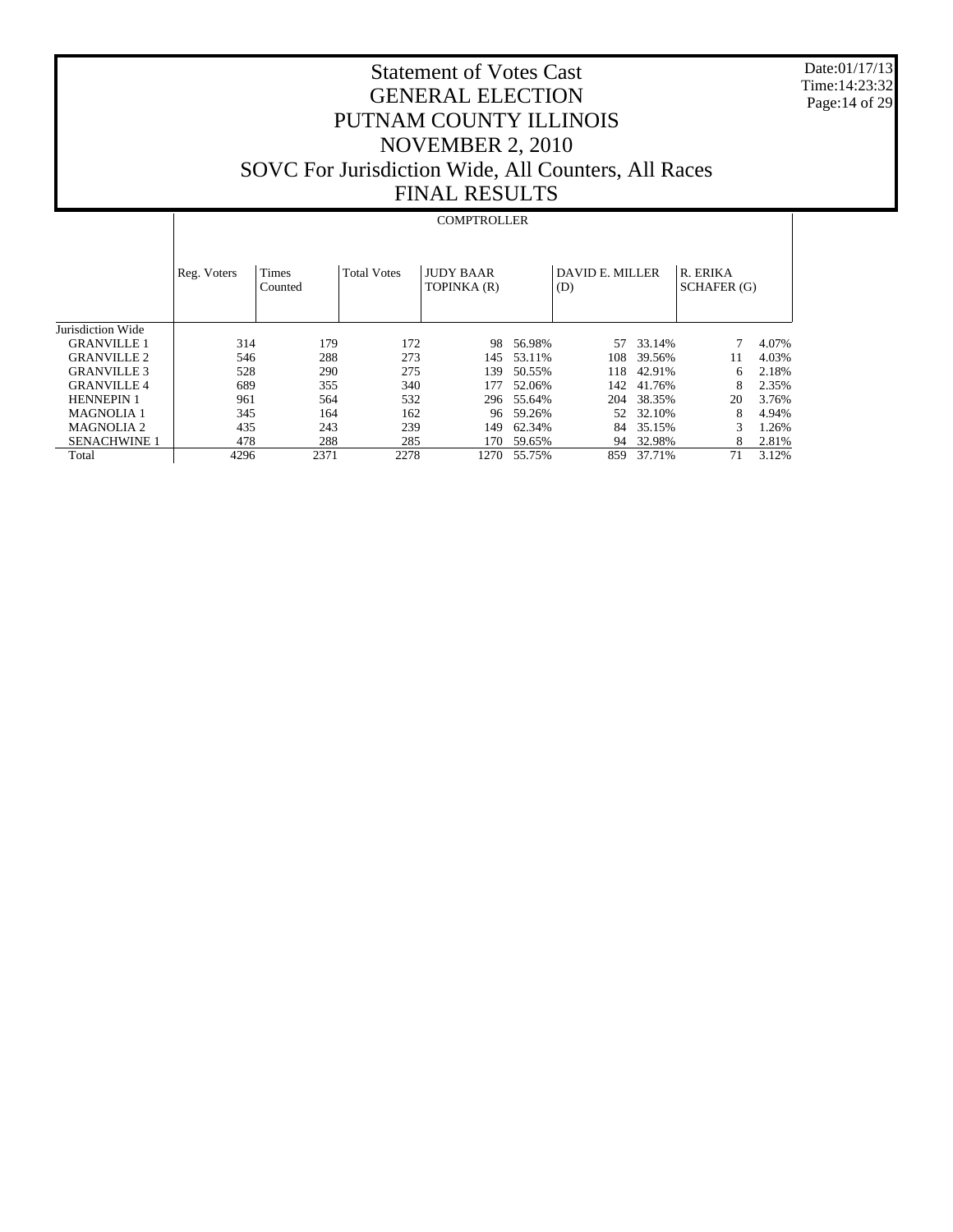Date:01/17/13 Time:14:23:32 Page:15 of 29

|                     | <b>COMPTROLLER</b>     |       |
|---------------------|------------------------|-------|
|                     | <b>JULIE FOX (LIB)</b> |       |
| Jurisdiction Wide   |                        |       |
| <b>GRANVILLE 1</b>  | 10                     | 5.81% |
| <b>GRANVILLE 2</b>  | 9                      | 3.30% |
| <b>GRANVILLE 3</b>  | 12                     | 4.36% |
| <b>GRANVILLE4</b>   | 13                     | 3.82% |
| <b>HENNEPIN 1</b>   | 12                     | 2.26% |
| <b>MAGNOLIA1</b>    | 6                      | 3.70% |
| MAGNOLIA 2          | 3                      | 1.26% |
| <b>SENACHWINE 1</b> | 13                     | 4.56% |
| Total               | 78                     | 3.42% |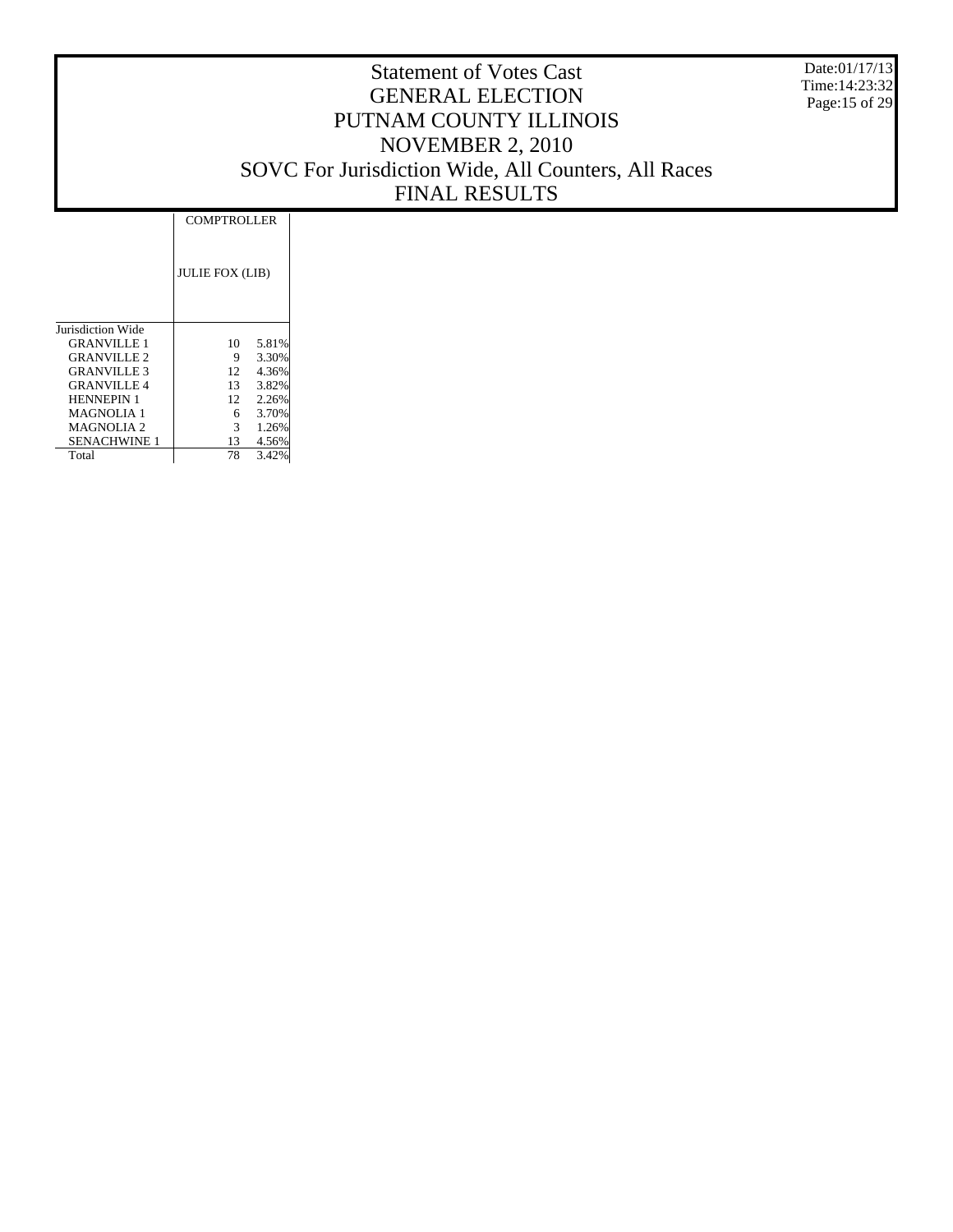Date:01/17/13 Time:14:23:32 Page:16 of 29

# Statement of Votes Cast GENERAL ELECTION PUTNAM COUNTY ILLINOIS NOVEMBER 2, 2010 SOVC For Jurisdiction Wide, All Counters, All Races FINAL RESULTS

#### STATE TREASURER

|                       | Reg. Voters | <b>Times</b><br>Counted | <b>Total Votes</b> | <b>DAN RUTHERFORD</b><br>(R) |        | <b>ROBIN KELLY (D)</b> |        | SCOTT K.<br>SUMMERS (G) |       |
|-----------------------|-------------|-------------------------|--------------------|------------------------------|--------|------------------------|--------|-------------------------|-------|
| Jurisdiction Wide     |             |                         |                    |                              |        |                        |        |                         |       |
| <b>GRANVILLE 1</b>    | 314         | 179                     | 175                | 108                          | 61.71% | 57                     | 32.57% | 6                       | 3.43% |
| <b>GRANVILLE 2</b>    | 546         | 288                     | 274                | 140                          | 51.09% | 119                    | 43.43% | 9                       | 3.28% |
| <b>GRANVILLE 3</b>    | 528         | 290                     | 273                | 133                          | 48.72% | 125                    | 45.79% | 8                       | 2.93% |
| <b>GRANVILLE 4</b>    | 689         | 355                     | 343                | 164                          | 47.81% | 162                    | 47.23% | 10                      | 2.92% |
| <b>HENNEPIN 1</b>     | 961         | 564                     | 534                | 287                          | 53.75% | 215                    | 40.26% | 20                      | 3.75% |
| <b>MAGNOLIA 1</b>     | 345         | 164                     | 162                | 99                           | 61.11% | 51                     | 31.48% | 8                       | 4.94% |
| MAGNOLIA <sub>2</sub> | 435         | 243                     | 237                | 144                          | 60.76% | 87                     | 36.71% | 3                       | 1.27% |
| <b>SENACHWINE 1</b>   | 478         | 288                     | 286                | 165                          | 57.69% | 109                    | 38.11% | 6                       | 2.10% |
| Total                 | 4296        | 2371                    | 2284               | 1240                         | 54.29% | 925                    | 40.50% | 70                      | 3.06% |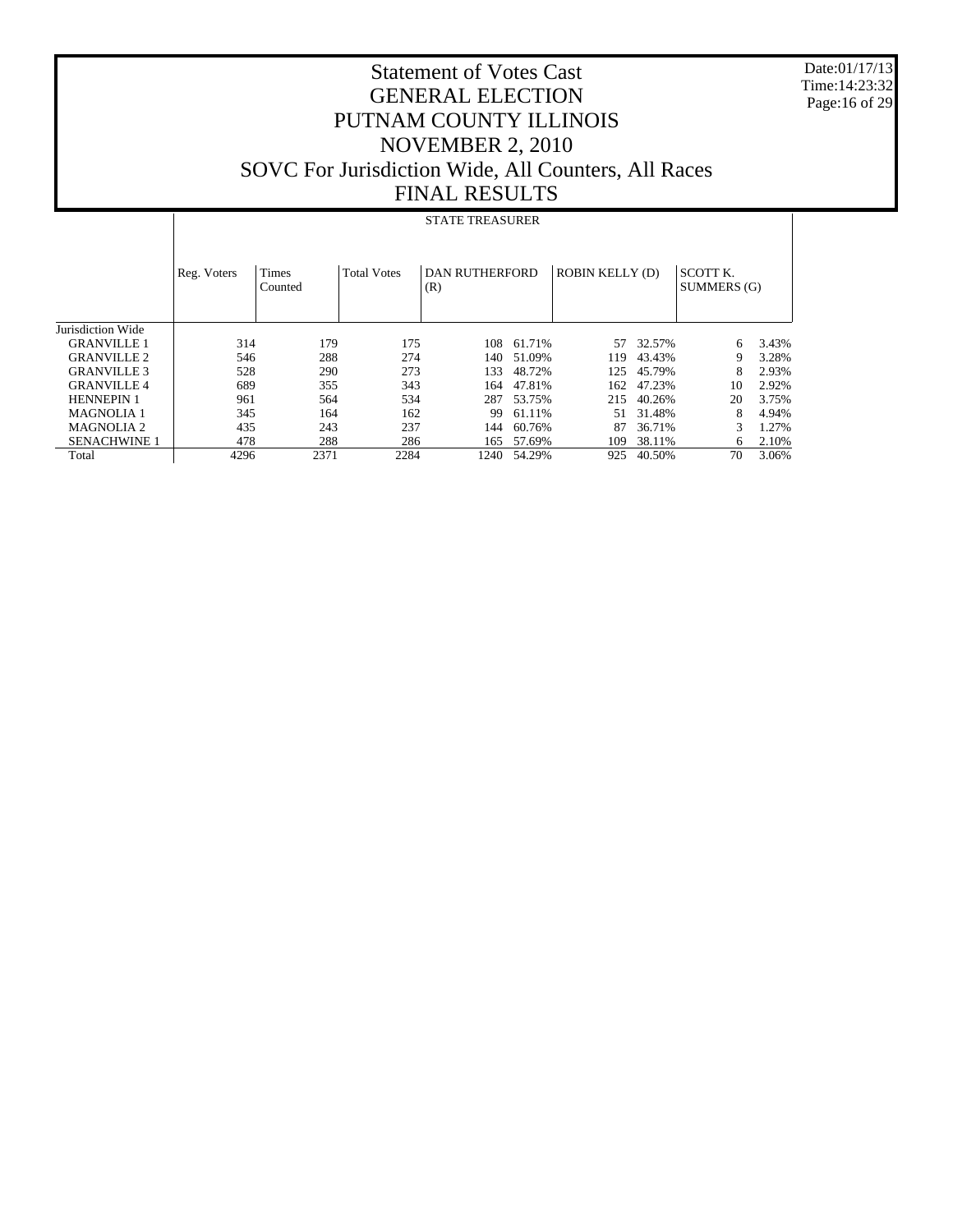Date:01/17/13 Time:14:23:32 Page:17 of 29

|                     | <b>STATE TREASURER</b>      |       |  |
|---------------------|-----------------------------|-------|--|
|                     | <b>JAMES PAULY</b><br>(LIB) |       |  |
| Jurisdiction Wide   |                             |       |  |
| <b>GRANVILLE 1</b>  | 4                           | 2.29% |  |
| <b>GRANVILLE 2</b>  | 6.                          | 2.19% |  |
| <b>GRANVILLE 3</b>  | 7                           | 2.56% |  |
| <b>GRANVILLE 4</b>  |                             | 2.04% |  |
| <b>HENNEPIN 1</b>   | 12                          | 2.25% |  |
| <b>MAGNOLIA 1</b>   | 4                           | 2.47% |  |
| MAGNOLIA 2          | 3                           | 1.27% |  |
| <b>SENACHWINE 1</b> | 6                           | 2.10% |  |
| Total               | 49                          | 2.15% |  |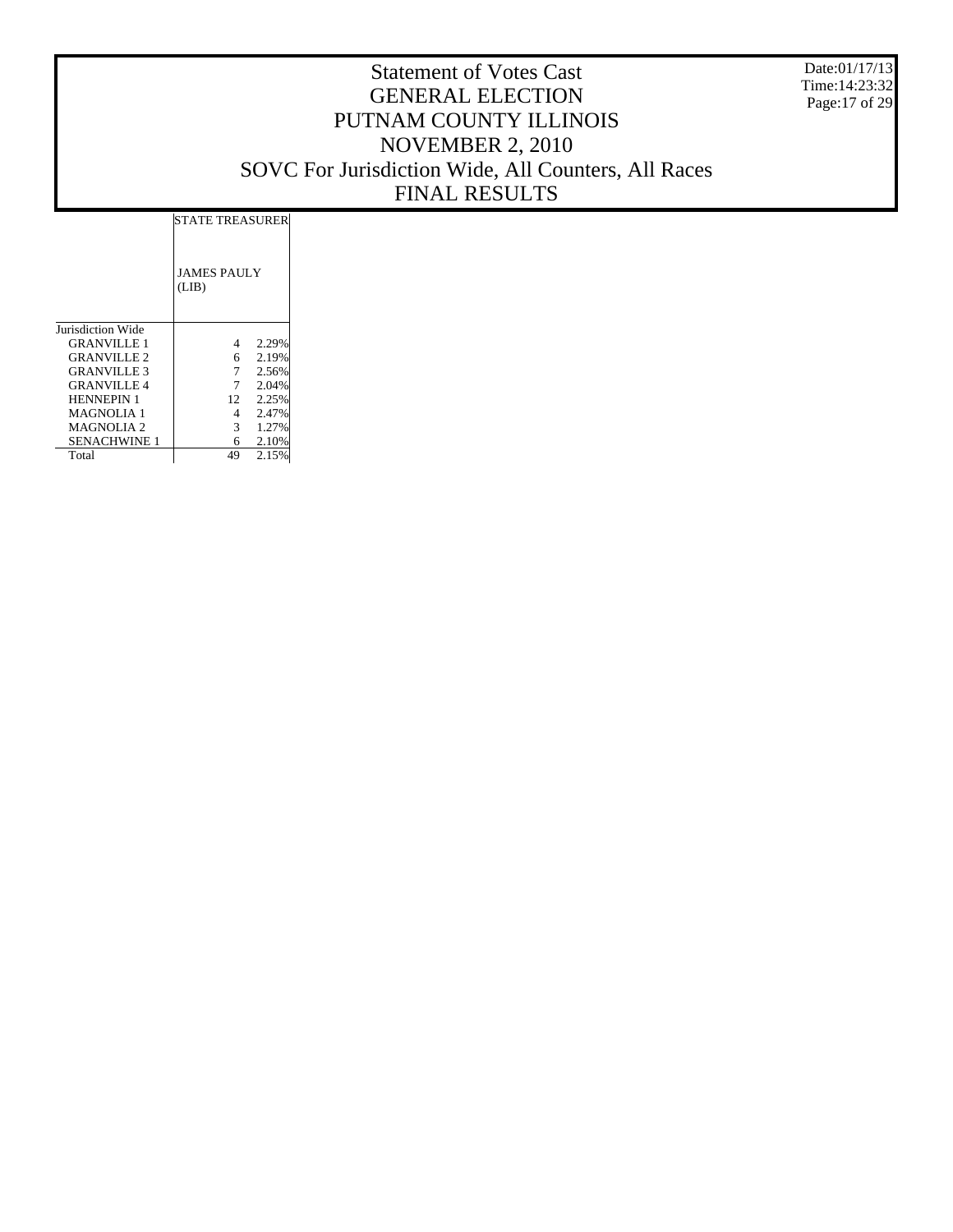Date:01/17/13 Time:14:23:32 Page:18 of 29

# Statement of Votes Cast GENERAL ELECTION PUTNAM COUNTY ILLINOIS NOVEMBER 2, 2010 SOVC For Jurisdiction Wide, All Counters, All Races FINAL RESULTS

#### REP IN CONG 18TH DIST

|                     | Reg. Voters | <b>Times</b><br>Counted | <b>Total Votes</b> | <b>AARON SCHOCK (R)</b> |        | DEIRDRE DK<br>HIRNER (D) |        | <b>SHELDON</b><br>SCHAFER (G) |       |
|---------------------|-------------|-------------------------|--------------------|-------------------------|--------|--------------------------|--------|-------------------------------|-------|
| Jurisdiction Wide   |             |                         |                    |                         |        |                          |        |                               |       |
| <b>GRANVILLE 1</b>  | 314         | 179                     | 175                | 131                     | 74.86% | 42                       | 24.00% |                               | 1.14% |
| <b>GRANVILLE 2</b>  | 546         | 288                     | 281                | 186.                    | 66.19% | 85                       | 30.25% | 10                            | 3.56% |
| <b>GRANVILLE 3</b>  | 528         | 290                     | 279                | 166                     | 59.50% | 101                      | 36.20% | 12                            | 4.30% |
| <b>GRANVILLE4</b>   | 689         | 355                     | 346                | 214                     | 61.85% | 122                      | 35.26% | 10                            | 2.89% |
| <b>HENNEPIN 1</b>   | 961         | 564                     | 555                | 358                     | 64.50% | 180.                     | 32.43% | 17                            | 3.06% |
| <b>MAGNOLIA 1</b>   | 345         | 164                     | 163                | 116                     | 71.17% | 39                       | 23.93% | 8                             | 4.91% |
| MAGNOLIA 2          | 435         | 243                     | 242                | 167                     | 69.01% | 72.                      | 29.75% | 3                             | 1.24% |
| <b>SENACHWINE 1</b> | 478         | 288                     | 286                | 196                     | 68.53% | 80                       | 27.97% | 10                            | 3.50% |
| Total               | 4296        | 2371                    | 2327               | 1534                    | 65.92% | 721                      | 30.98% | 72                            | 3.09% |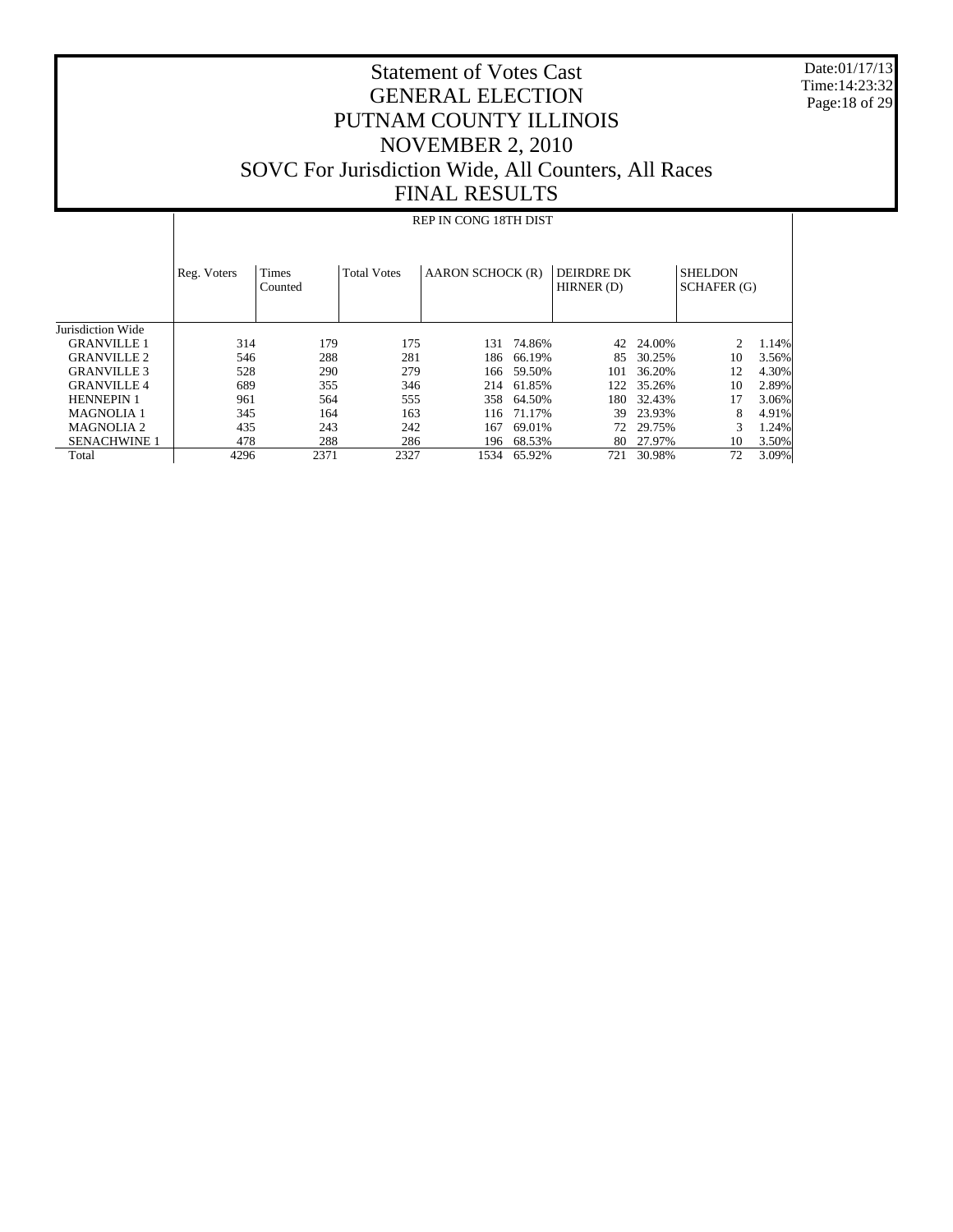Date:01/17/13 Time:14:23:32 Page:19 of 29

#### Statement of Votes Cast GENERAL ELECTION PUTNAM COUNTY ILLINOIS NOVEMBER 2, 2010 SOVC For Jurisdiction Wide, All Counters, All Races FINAL RESULTS

Jurisdiction Wide GRANVILLE 1 GRANVILLE 2 GRANVILLE 3 GRANVILLE 4 HENNEPIN 1 MAGNOLIA 1 MAGNOLIA 2 SENACHWINE 1 Total Reg. Voters | Times Counted Total Votes | FRANK J. MAUTINO (D) REPRES DIST 76 314 179 144 144 100.00%<br>546 288 241 241 100.00% 528 288 241 241 100.00%<br>528 290 253 253 100.00% 528 290 253 253 100.00% 689 355 307 307 100.00% 961 564 461 461 100.00%<br>345 164 141 141 100.00% 345 164 141 141 100.00%<br>435 243 204 204 100.00% 435 243 204 204 100.00%<br>478 288 230 230 100.00% 478 288 230 230 100.00%<br>4296 2371 1981 1981 100.00% 1981 100.00%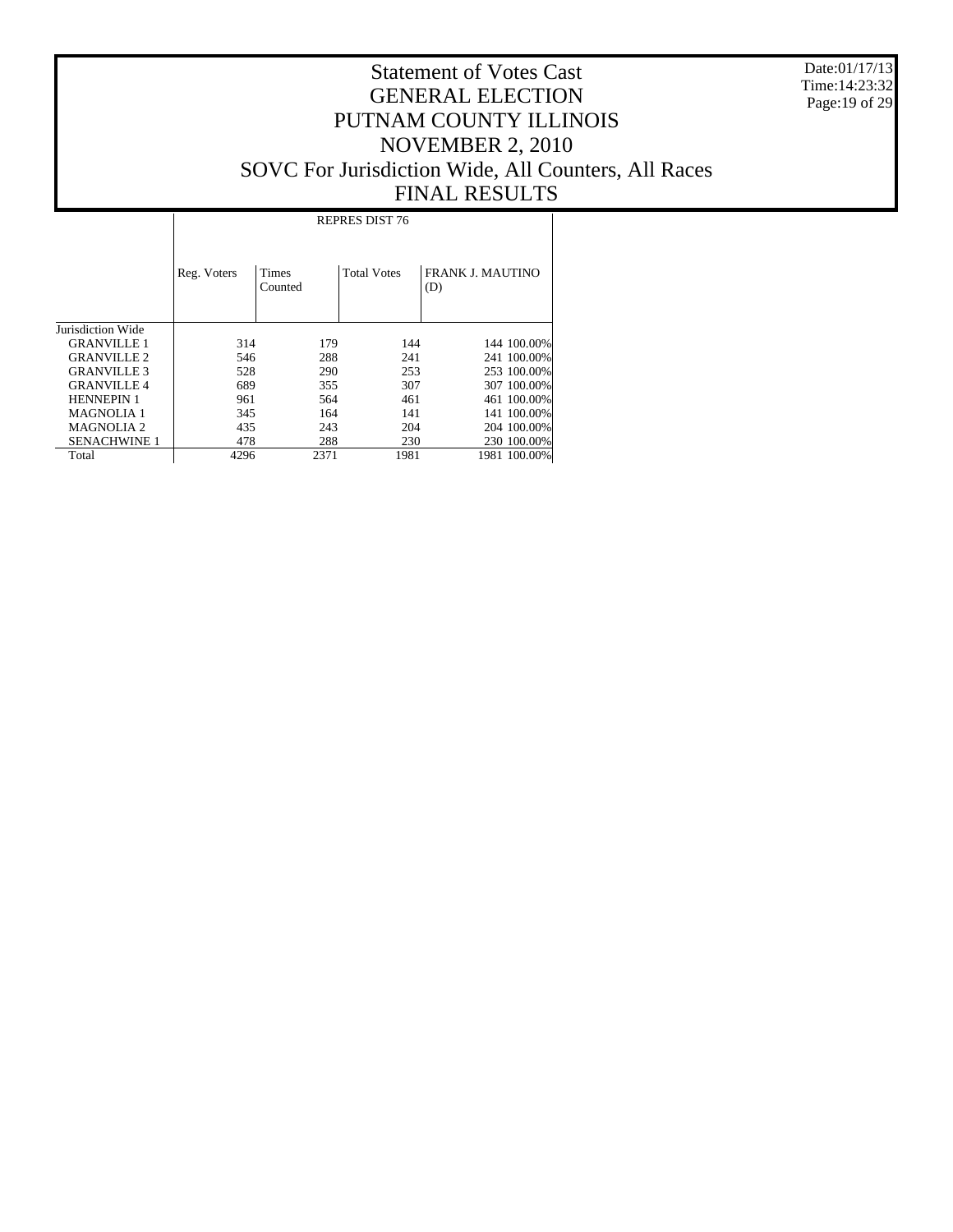Date:01/17/13 Time:14:23:32 Page:20 of 29

|                     |             | ESR(MAR-PUT-WDFD) |                    |                         |  |  |  |  |  |  |  |  |  |
|---------------------|-------------|-------------------|--------------------|-------------------------|--|--|--|--|--|--|--|--|--|
|                     | Reg. Voters | Times<br>Counted  | <b>Total Votes</b> | RONDA J. BANGERT<br>(R) |  |  |  |  |  |  |  |  |  |
| Jurisdiction Wide   |             |                   |                    |                         |  |  |  |  |  |  |  |  |  |
| <b>GRANVILLE 1</b>  | 314         | 179               | 139                | 139 100.00%             |  |  |  |  |  |  |  |  |  |
| <b>GRANVILLE 2</b>  | 546         | 288               | 215                | 215 100,00%             |  |  |  |  |  |  |  |  |  |
| <b>GRANVILLE 3</b>  | 528         | 290               | 220                | 220 100.00%             |  |  |  |  |  |  |  |  |  |
| <b>GRANVILLE4</b>   | 689         | 355               | 269                | 269 100.00%             |  |  |  |  |  |  |  |  |  |
| <b>HENNEPIN 1</b>   | 961         | 564               | 407                | 407 100,00%             |  |  |  |  |  |  |  |  |  |
| <b>MAGNOLIA 1</b>   | 345         | 164               | 139                | 139 100.00%             |  |  |  |  |  |  |  |  |  |
| <b>MAGNOLIA2</b>    | 435         | 243               | 197                | 197 100.00%             |  |  |  |  |  |  |  |  |  |
| <b>SENACHWINE 1</b> | 478         | 288               | 234                | 234 100.00%             |  |  |  |  |  |  |  |  |  |
| Total               | 4296        | 2371              | 1820               | 1820 100.00%            |  |  |  |  |  |  |  |  |  |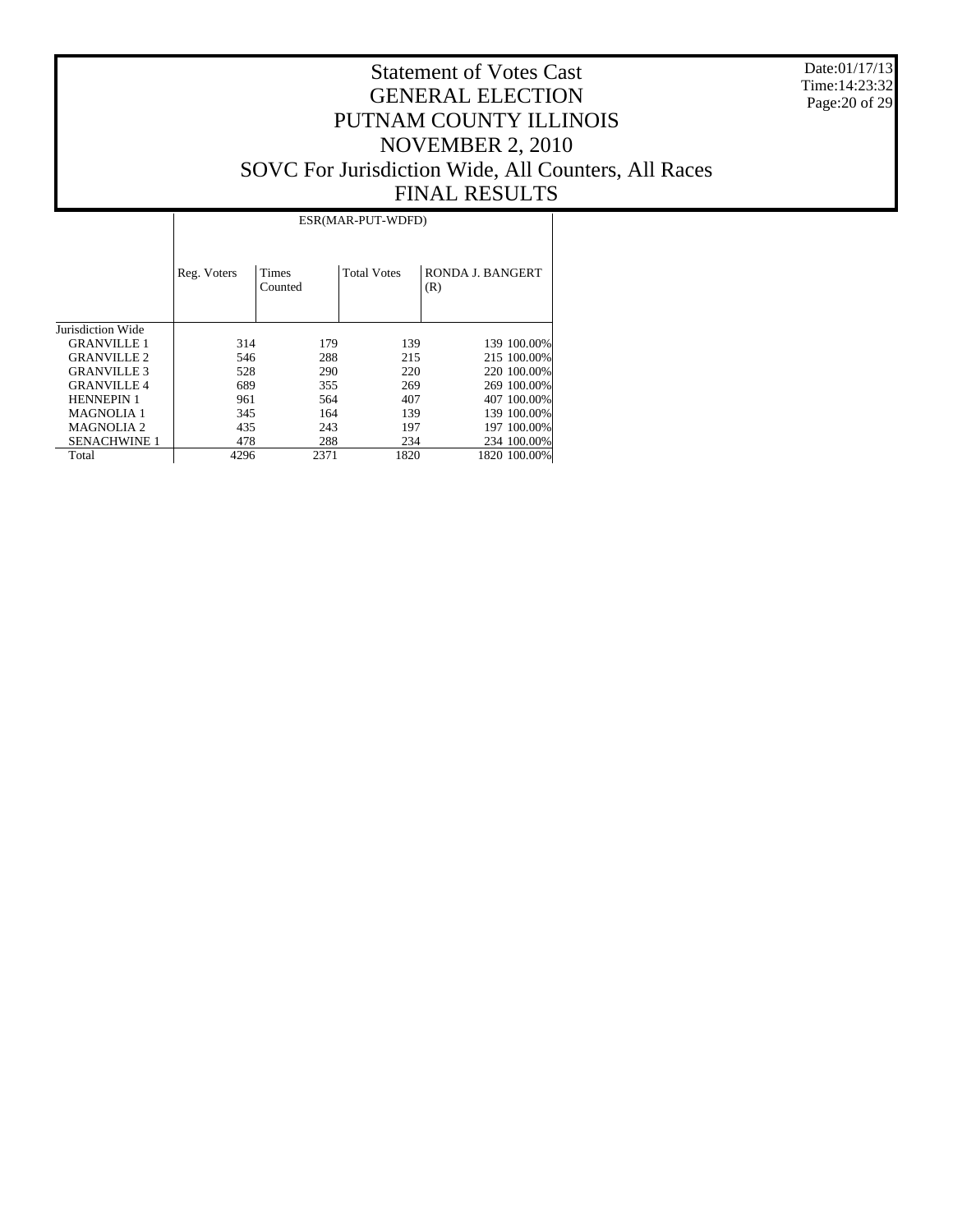Date:01/17/13 Time:14:23:32 Page:21 of 29

|                     |             | <b>CO CLERK-RECORDER</b> |                    |                    |  |  |  |  |  |  |  |  |  |
|---------------------|-------------|--------------------------|--------------------|--------------------|--|--|--|--|--|--|--|--|--|
|                     | Reg. Voters | Times<br>Counted         | <b>Total Votes</b> | DANIEL S. KUHN (D) |  |  |  |  |  |  |  |  |  |
| Jurisdiction Wide   |             |                          |                    |                    |  |  |  |  |  |  |  |  |  |
| <b>GRANVILLE 1</b>  | 314         | 179                      | 137                | 137 100.00%        |  |  |  |  |  |  |  |  |  |
| <b>GRANVILLE 2</b>  | 546         | 288                      | 239                | 239 100.00%        |  |  |  |  |  |  |  |  |  |
| <b>GRANVILLE 3</b>  | 528         | 290                      | 246                | 246 100.00%        |  |  |  |  |  |  |  |  |  |
| <b>GRANVILLE4</b>   | 689         | 355                      | 292                | 292 100.00%        |  |  |  |  |  |  |  |  |  |
| <b>HENNEPIN 1</b>   | 961         | 564                      | 412                | 412 100,00%        |  |  |  |  |  |  |  |  |  |
| <b>MAGNOLIA1</b>    | 345         | 164                      | 138                | 138 100.00%        |  |  |  |  |  |  |  |  |  |
| <b>MAGNOLIA2</b>    | 435         | 243                      | 190                | 190 100.00%        |  |  |  |  |  |  |  |  |  |
| <b>SENACHWINE 1</b> | 478         | 288                      | 216                | 216 100.00%        |  |  |  |  |  |  |  |  |  |
| Total               | 4296        | 2371                     | 1870               | 1870 100.00%       |  |  |  |  |  |  |  |  |  |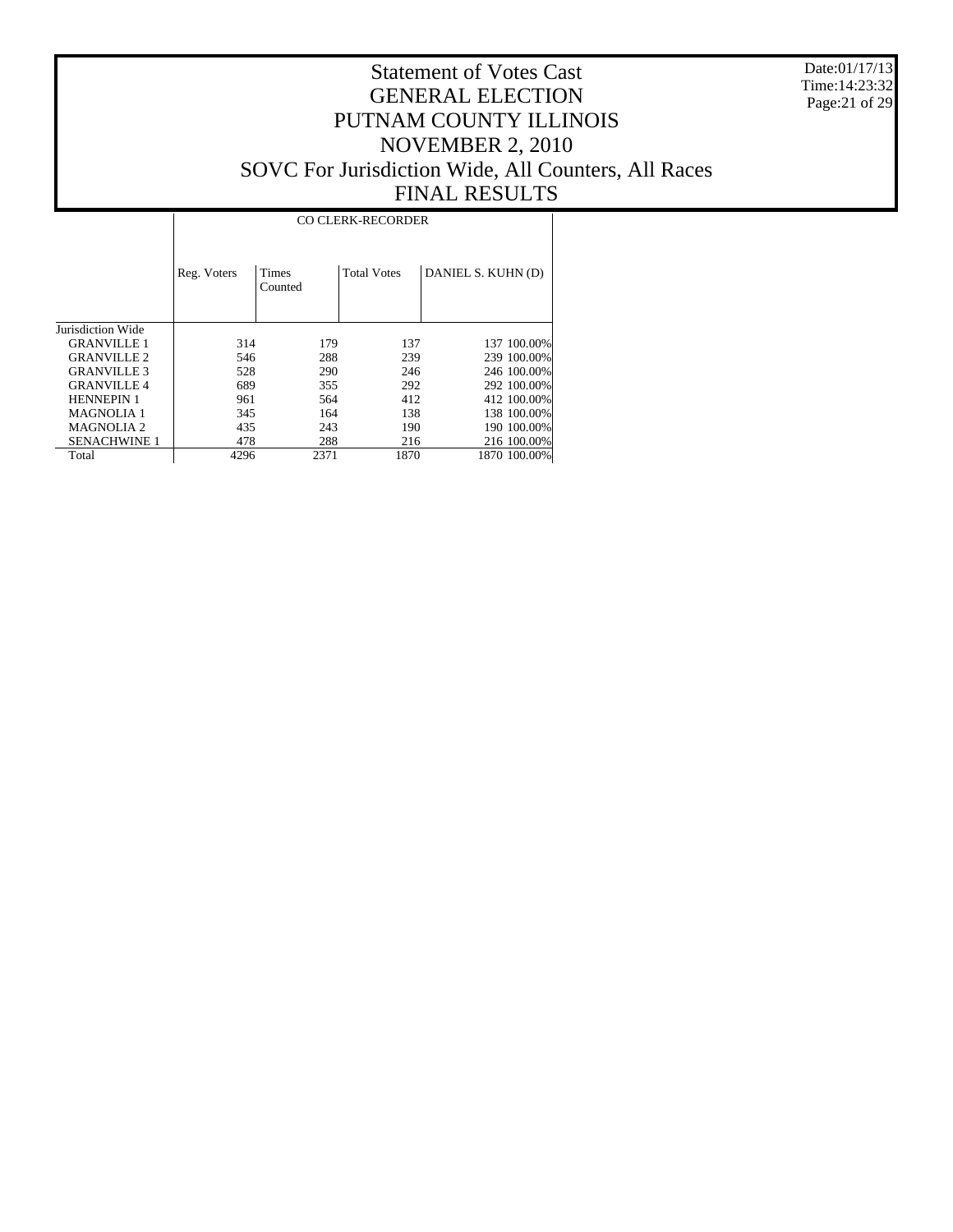Date:01/17/13 Time:14:23:32 Page:22 of 29

|                     |             | <b>COUNTY TREASURER</b> |                    |                               |  |  |  |  |  |  |  |  |  |
|---------------------|-------------|-------------------------|--------------------|-------------------------------|--|--|--|--|--|--|--|--|--|
|                     | Reg. Voters | Times<br>Counted        | <b>Total Votes</b> | <b>KEVIN E. KUNKEL</b><br>(D) |  |  |  |  |  |  |  |  |  |
| Jurisdiction Wide   |             |                         |                    |                               |  |  |  |  |  |  |  |  |  |
| <b>GRANVILLE 1</b>  | 314         | 179                     | 141                | 141 100.00%                   |  |  |  |  |  |  |  |  |  |
| <b>GRANVILLE 2</b>  | 546         | 288                     | 238                | 238 100,00%                   |  |  |  |  |  |  |  |  |  |
| <b>GRANVILLE 3</b>  | 528         | 290                     | 249                | 249 100.00%                   |  |  |  |  |  |  |  |  |  |
| <b>GRANVILLE4</b>   | 689         | 355                     | 291                | 291 100.00%                   |  |  |  |  |  |  |  |  |  |
| <b>HENNEPIN 1</b>   | 961         | 564                     | 422                | 422 100.00%                   |  |  |  |  |  |  |  |  |  |
| <b>MAGNOLIA 1</b>   | 345         | 164                     | 140                | 140 100,00%                   |  |  |  |  |  |  |  |  |  |
| <b>MAGNOLIA2</b>    | 435         | 243                     | 197                | 197 100.00%                   |  |  |  |  |  |  |  |  |  |
| <b>SENACHWINE 1</b> | 478         | 288                     | 228                | 228 100.00%                   |  |  |  |  |  |  |  |  |  |
| Total               | 4296        | 2371                    | 1906               | 1906 100.00%                  |  |  |  |  |  |  |  |  |  |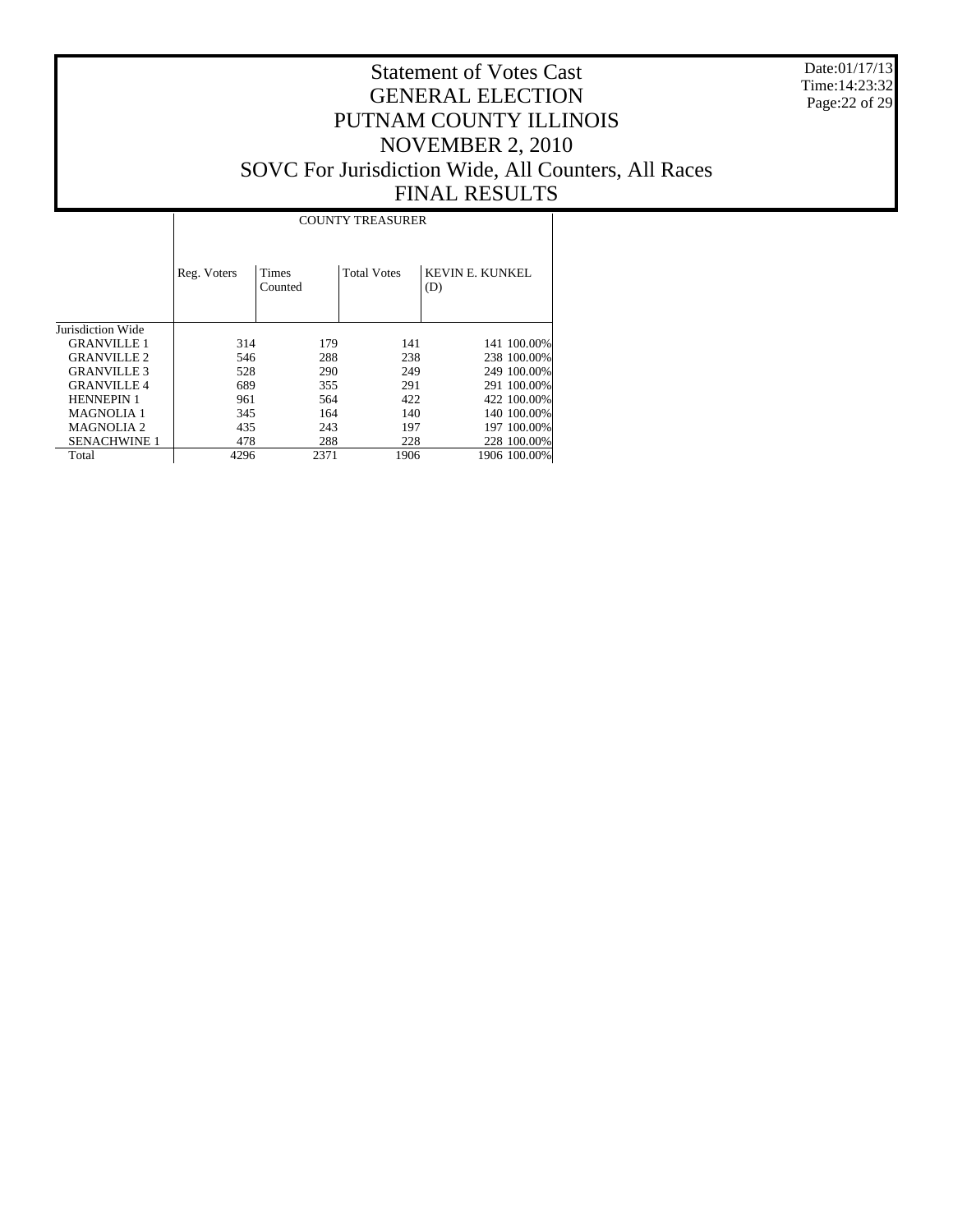Date:01/17/13 Time:14:23:32 Page:23 of 29

#### Statement of Votes Cast GENERAL ELECTION PUTNAM COUNTY ILLINOIS NOVEMBER 2, 2010 SOVC For Jurisdiction Wide, All Counters, All Races FINAL RESULTS

Jurisdiction Wide GRANVILLE 1 GRANVILLE 2 GRANVILLE 3 GRANVILLE 4 HENNEPIN 1 MAGNOLIA 1 MAGNOLIA 2 SENACHWINE 1 Total Reg. Voters | Times Counted Total Votes | KEVIN L. DOYLE (D) SHERIFF 314 179 165 165 100.00%<br>546 288 251 251 100.00% 546 288 251 251 100.00% 528 290 266 266 100.00% 689 355 306 306 100.00% 494 494 100.00%<br>142 142 100.00% 345 164 142 142 100.00%<br>435 243 215 215 100.00% 413 215 215 215 215 216 216 218 218 218 218 217 218 218 219 212 212 213 214 214 215 216 217 217 218 218 219 21  $\begin{array}{cccccc} 478 & & 288 & & 242 & & 242 & 100.00\% \\ 4296 & & 2371 & & 2081 & & 2081 & 100.00\% \end{array}$ 2081 100.00%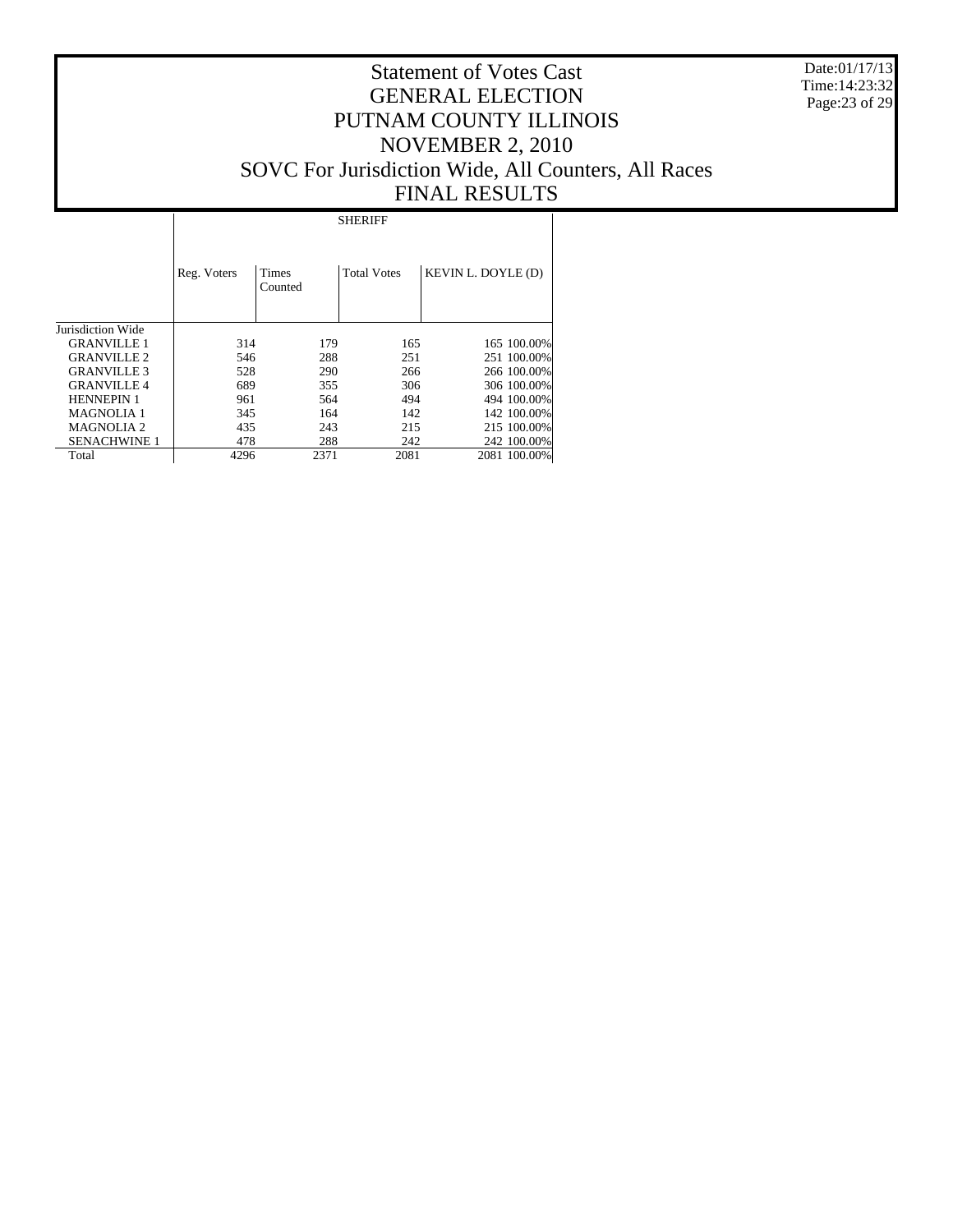Date:01/17/13 Time:14:23:32 Page:24 of 29

# Statement of Votes Cast GENERAL ELECTION PUTNAM COUNTY ILLINOIS NOVEMBER 2, 2010 SOVC For Jurisdiction Wide, All Counters, All Races FINAL RESULTS

#### CO BD AT LARGE

|                     | Reg. Voters | <b>Times</b><br>Counted | <b>Total Votes</b> | <b>JAMES ALAN</b><br>GIBSON (R) |        | <b>CHAUNTELLE</b><br>BIAGI-BRU (D) |        | DUANE A. CALBOW<br>(D) |        |
|---------------------|-------------|-------------------------|--------------------|---------------------------------|--------|------------------------------------|--------|------------------------|--------|
| Jurisdiction Wide   |             |                         |                    |                                 |        |                                    |        |                        |        |
| <b>GRANVILLE 1</b>  | 314         | 179                     | 365                | 99                              | 27.12% | 97                                 | 26.58% | 95                     | 26.03% |
| <b>GRANVILLE 2</b>  | 546         | 288                     | 668                | 132.                            | 19.76% | 190.                               | 28.44% | 186                    | 27.84% |
| <b>GRANVILLE 3</b>  | 528         | 290                     | 654                | 123                             | 18.81% | 203                                | 31.04% | 175                    | 26.76% |
| <b>GRANVILLE4</b>   | 689         | 355                     | 796                | 140.                            | 17.59% | 252                                | 31.66% | 222                    | 27.89% |
| <b>HENNEPIN 1</b>   | 961         | 564                     | 1237               | 302                             | 24.41% | 275                                | 22.23% | 324                    | 26.19% |
| <b>MAGNOLIA 1</b>   | 345         | 164                     | 348                | 88.                             | 25.29% | 96.                                | 27.59% | 101                    | 29.02% |
| MAGNOLIA 2          | 435         | 243                     | 514                | 127                             | 24.71% | 127                                | 24.71% | 153                    | 29.77% |
| <b>SENACHWINE 1</b> | 478         | 288                     | 567                | 173                             | 30.51% | 127                                | 22.40% | 131                    | 23.10% |
| Total               | 4296        | 2371                    | 5149               | 1184                            | 22.99% | 1367                               | 26.55% | 1387                   | 26.94% |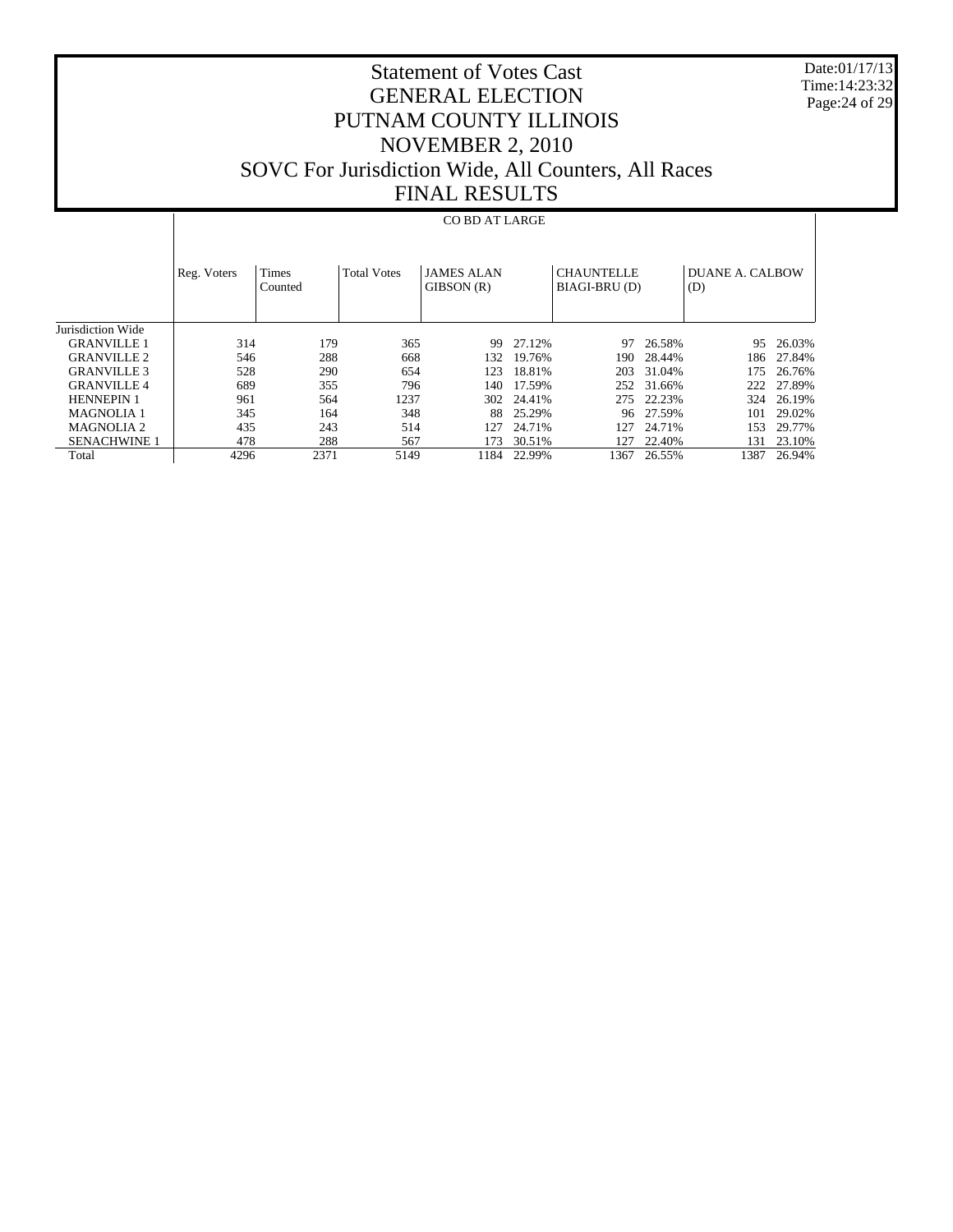Date:01/17/13 Time:14:23:32 Page:25 of 29

|                     |                  | <b>CO BD AT LARGE</b> |             | 10th JUD CIRCUIT(BARRA) |                    |                            |  |  |  |  |
|---------------------|------------------|-----------------------|-------------|-------------------------|--------------------|----------------------------|--|--|--|--|
|                     | JOHN O'NEILL (D) |                       | Reg. Voters | <b>Times</b><br>Counted | <b>Total Votes</b> | MICHAEL D.<br>RISINGER (R) |  |  |  |  |
| Jurisdiction Wide   |                  |                       |             |                         |                    |                            |  |  |  |  |
| <b>GRANVILLE 1</b>  | 74               | 20.27%                | 314         | 179                     | 131                | 131 100.00%                |  |  |  |  |
| <b>GRANVILLE 2</b>  | 160.             | 23.95%                | 546         | 288                     | 213                | 213 100,00%                |  |  |  |  |
| <b>GRANVILLE 3</b>  | 153              | 23.39%                | 528         | 290                     | 215                | 215 100,00%                |  |  |  |  |
| <b>GRANVILLE4</b>   | 182              | 22.86%                | 689         | 355                     | 247                | 247 100.00%                |  |  |  |  |
| <b>HENNEPIN 1</b>   |                  | 336 27.16%            | 961         | 564                     | 392                | 392 100.00%                |  |  |  |  |
| <b>MAGNOLIA 1</b>   | 63               | 18.10%                | 345         | 164                     | 134                | 134 100.00%                |  |  |  |  |
| <b>MAGNOLIA 2</b>   | 107              | 20.82%                | 435         | 243                     | 193                | 193 100.00%                |  |  |  |  |
| <b>SENACHWINE 1</b> | 136              | 23.99%                | 478         | 288                     | 246                | 246 100.00%                |  |  |  |  |
| Total               | 1211             | 23.52%                | 4296        | 2371                    | 1771               | 1771 100.00%               |  |  |  |  |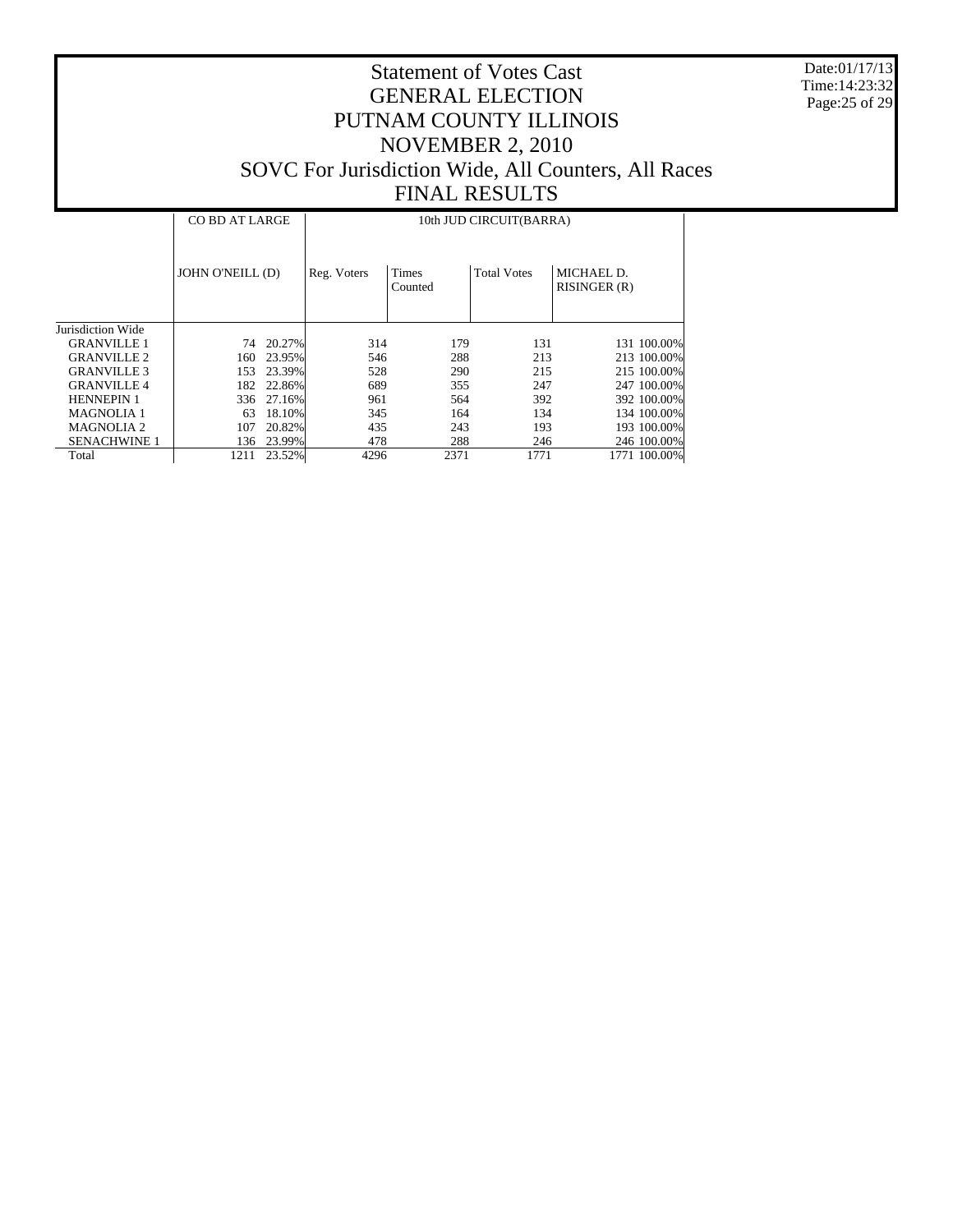Date:01/17/13 Time:14:23:32 Page:26 of 29

# Statement of Votes Cast GENERAL ELECTION PUTNAM COUNTY ILLINOIS NOVEMBER 2, 2010 SOVC For Jurisdiction Wide, All Counters, All Races FINAL RESULTS

#### 10th JUD CIRCUIT(VESPA)

|                     | Reg. Voters | <b>Times</b><br>Counted | <b>Total Votes</b> | JOHN P. VESPA (R) |        | <b>CHRISTOPHER</b><br>SPANOS (D) |        |
|---------------------|-------------|-------------------------|--------------------|-------------------|--------|----------------------------------|--------|
| Jurisdiction Wide   |             |                         |                    |                   |        |                                  |        |
| <b>GRANVILLE 1</b>  | 314         | 179                     | 170                | 93                | 54.71% |                                  | 45.29% |
| <b>GRANVILLE 2</b>  | 546         | 288                     | 265                | 112               | 42.26% | 153                              | 57.74% |
| <b>GRANVILLE 3</b>  | 528         | 290                     | 271                | 116               | 42.80% | 155                              | 57.20% |
| <b>GRANVILLE 4</b>  | 689         | 355                     | 332                | 131               | 39.46% | 201                              | 60.54% |
| <b>HENNEPIN 1</b>   | 961         | 564                     | 522                | 220               | 42.15% | 302                              | 57.85% |
| <b>MAGNOLIA 1</b>   | 345         | 164                     | 160                | 93                | 58.13% | 67                               | 41.88% |
| <b>MAGNOLIA 2</b>   | 435         | 243                     | 230                | 124               | 53.91% | 106                              | 46.09% |
| <b>SENACHWINE 1</b> | 478         | 288                     | 275                | 154               | 56.00% | 121                              | 44.00% |
| Total               | 4296        | 2371                    | 2225               | 1043              | 46.88% | 1182                             | 53.12% |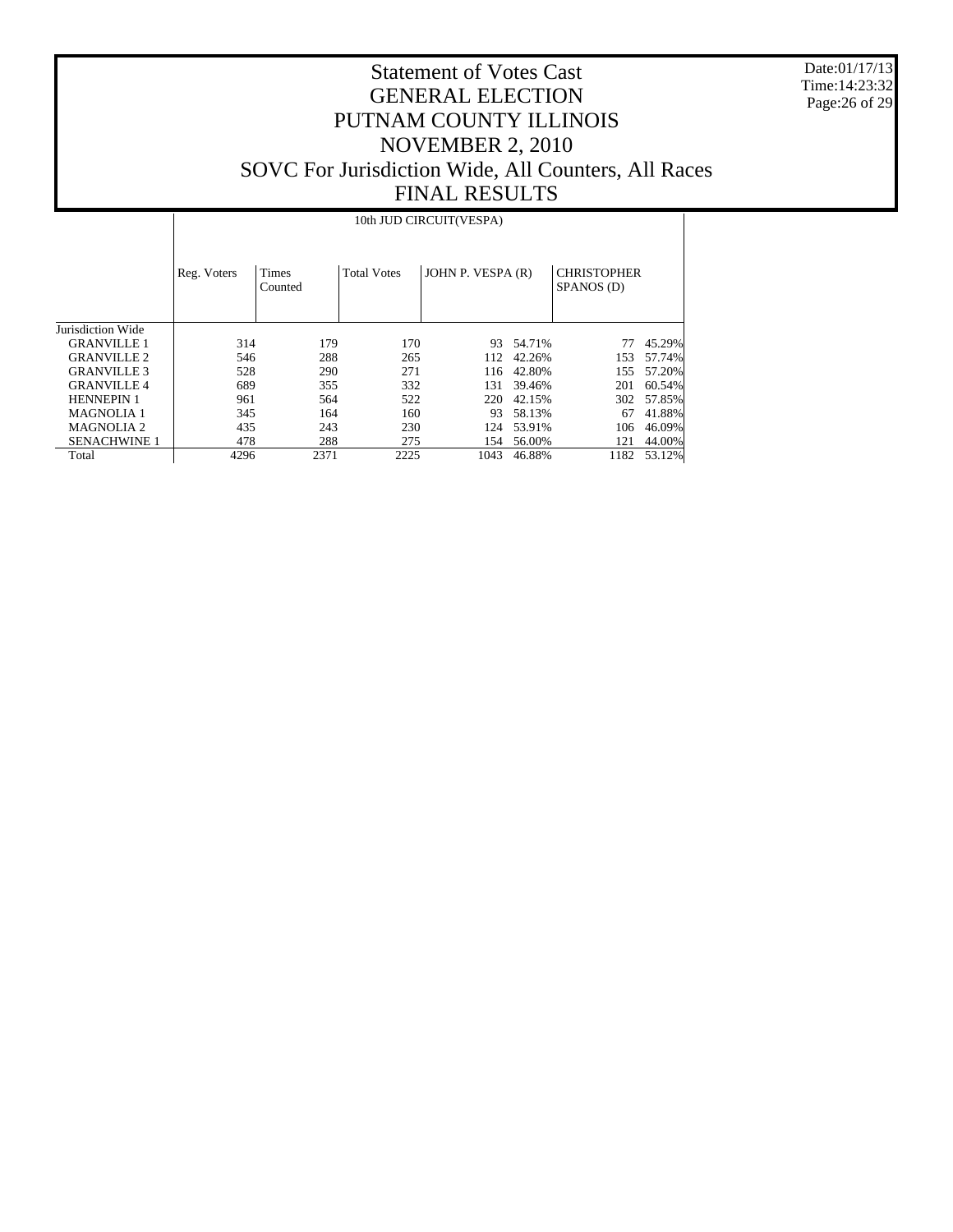Date:01/17/13 Time:14:23:32 Page:27 of 29

#### Statement of Votes Cast GENERAL ELECTION PUTNAM COUNTY ILLINOIS NOVEMBER 2, 2010 SOVC For Jurisdiction Wide, All Counters, All Races FINAL RESULTS

Jurisdiction Wide GRANVILLE 1 GRANVILLE 2 GRANVILLE 3 GRANVILLE 4 HENNEPIN 1 MAGNOLIA 1 MAGNOLIA 2 SENACHWINE 1 Total Reg. Voters | Times Counted Total Votes | YES | NO RETAIN TOM KILBRIDE 314 179 167 95 56.89% 72 43.11%<br>546 288 266 174 65.41% 92 34.59% 546 288 266 174 65.41% 92 34.59% 528 290 269 172 63.94% 97 36.06% 689 355 325 227 69.85% 98 30.15% 324 65.19% 345 164 159 99 62.26% 60 37.74%<br>435 243 234 146 62.39% 88 37.61% 435 243 234 146 62.39% 88 37.61%<br>478 288 276 180 65.22% 96 34.78% 178 288 276 180 65.22% 96 34.78%<br>
4296 2371 2193 1417 64.61% 776 35.39% 1417 64.61%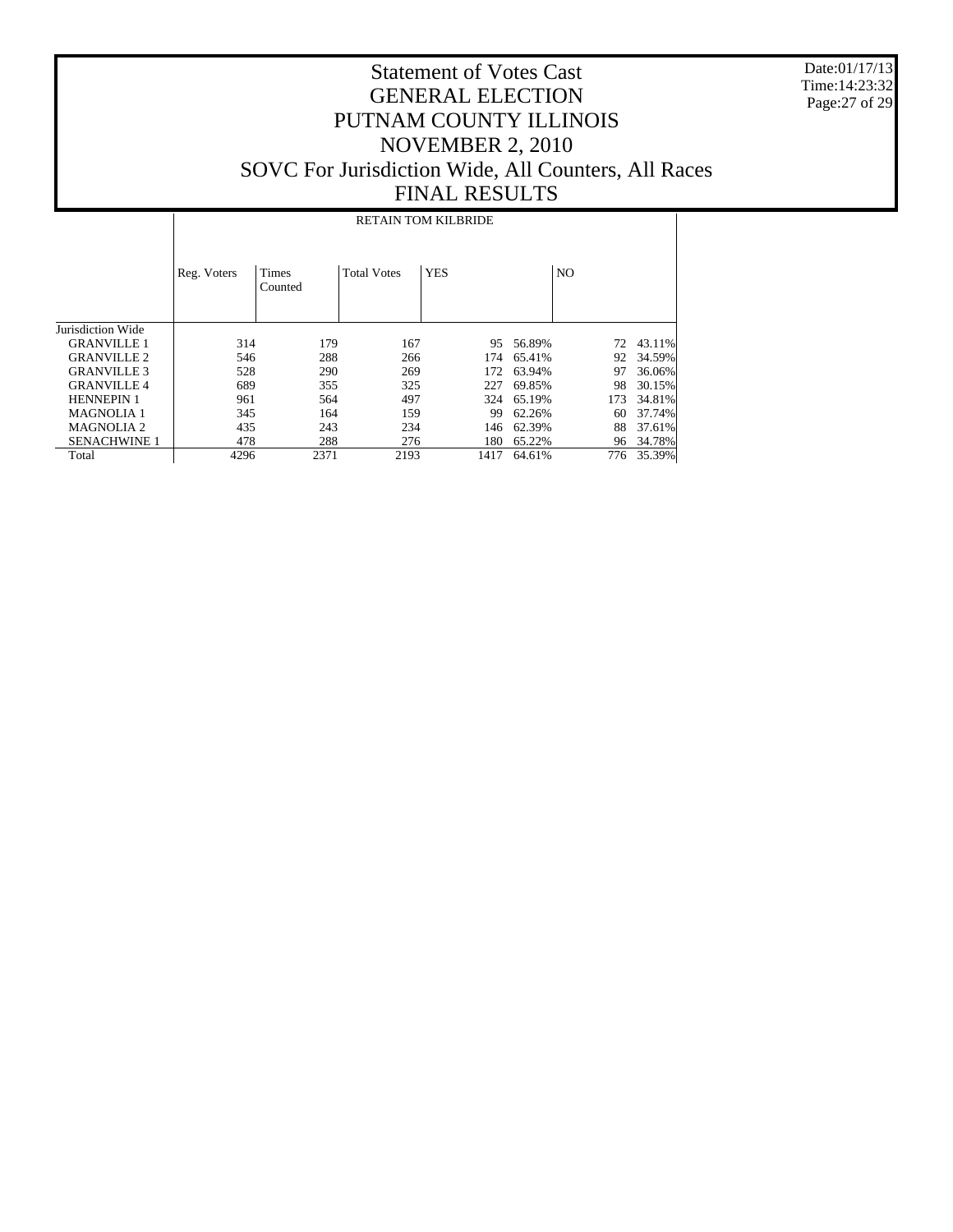Date:01/17/13 Time:14:23:32 Page:28 of 29

|                     | RETAIN MARY McDADE |                  |                    |            |        |                |        |  |  |  |  |
|---------------------|--------------------|------------------|--------------------|------------|--------|----------------|--------|--|--|--|--|
|                     | Reg. Voters        | Times<br>Counted | <b>Total Votes</b> | <b>YES</b> |        | N <sub>O</sub> |        |  |  |  |  |
| Jurisdiction Wide   |                    |                  |                    |            |        |                |        |  |  |  |  |
| <b>GRANVILLE 1</b>  | 314                | 179              | 163                | 115        | 70.55% | 48             | 29.45% |  |  |  |  |
| <b>GRANVILLE 2</b>  | 546                | 288              | 248                | 179        | 72.18% | 69             | 27.82% |  |  |  |  |
| <b>GRANVILLE 3</b>  | 528                | 290              | 248                | 178        | 71.77% | 70             | 28.23% |  |  |  |  |
| <b>GRANVILLE4</b>   | 689                | 355              | 293                | 220        | 75.09% | 73             | 24.91% |  |  |  |  |
| <b>HENNEPIN 1</b>   | 961                | 564              | 461                | 339        | 73.54% | 122            | 26.46% |  |  |  |  |
| <b>MAGNOLIA 1</b>   | 345                | 164              | 155                | 111        | 71.61% | 44             | 28.39% |  |  |  |  |
| <b>MAGNOLIA 2</b>   | 435                | 243              | 217                | 160        | 73.73% | 57             | 26.27% |  |  |  |  |
| <b>SENACHWINE 1</b> | 478                | 288              | 264                | 193        | 73.11% | 71             | 26.89% |  |  |  |  |
| Total               | 4296               | 2371             | 2049               | 1495       | 72.96% | 554            | 27.04% |  |  |  |  |